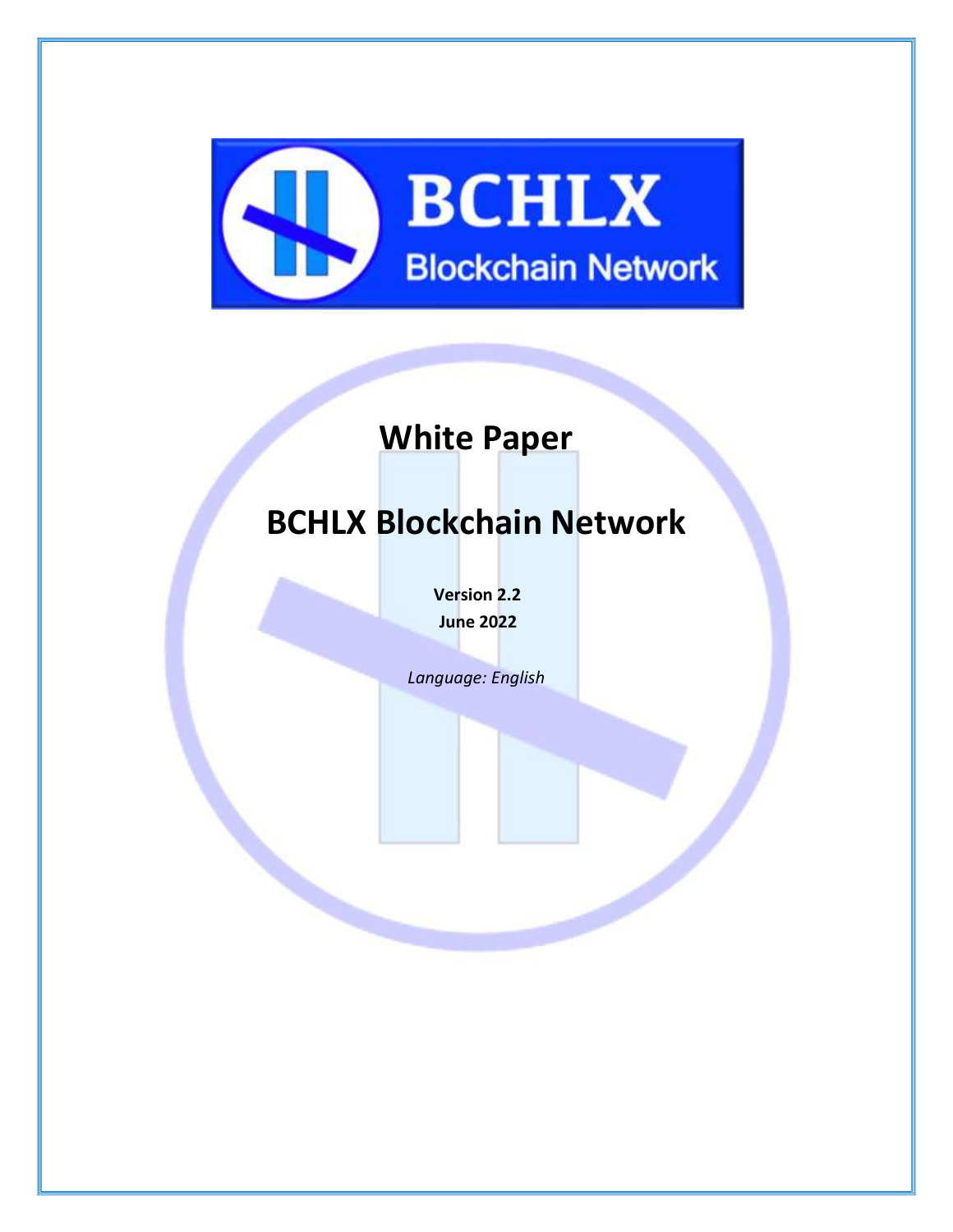

#### **Table of Contents**

| 1            |     |  |
|--------------|-----|--|
|              | 1.1 |  |
|              | 1.2 |  |
|              | 1.3 |  |
| $\mathbf{2}$ |     |  |
|              | 2.1 |  |
|              | 2.2 |  |
| 3            |     |  |
|              | 3.1 |  |
|              | 3.2 |  |
|              | 3.3 |  |
|              | 3.4 |  |
|              | 3.5 |  |
|              |     |  |
| 4            |     |  |
| 5            |     |  |
| 6            |     |  |
|              | 6.1 |  |
|              | 6.2 |  |
|              | 6.3 |  |
| 7            |     |  |
|              | 7.1 |  |
|              | 7.2 |  |
| 8            |     |  |
|              |     |  |
| 9            |     |  |
| 10           |     |  |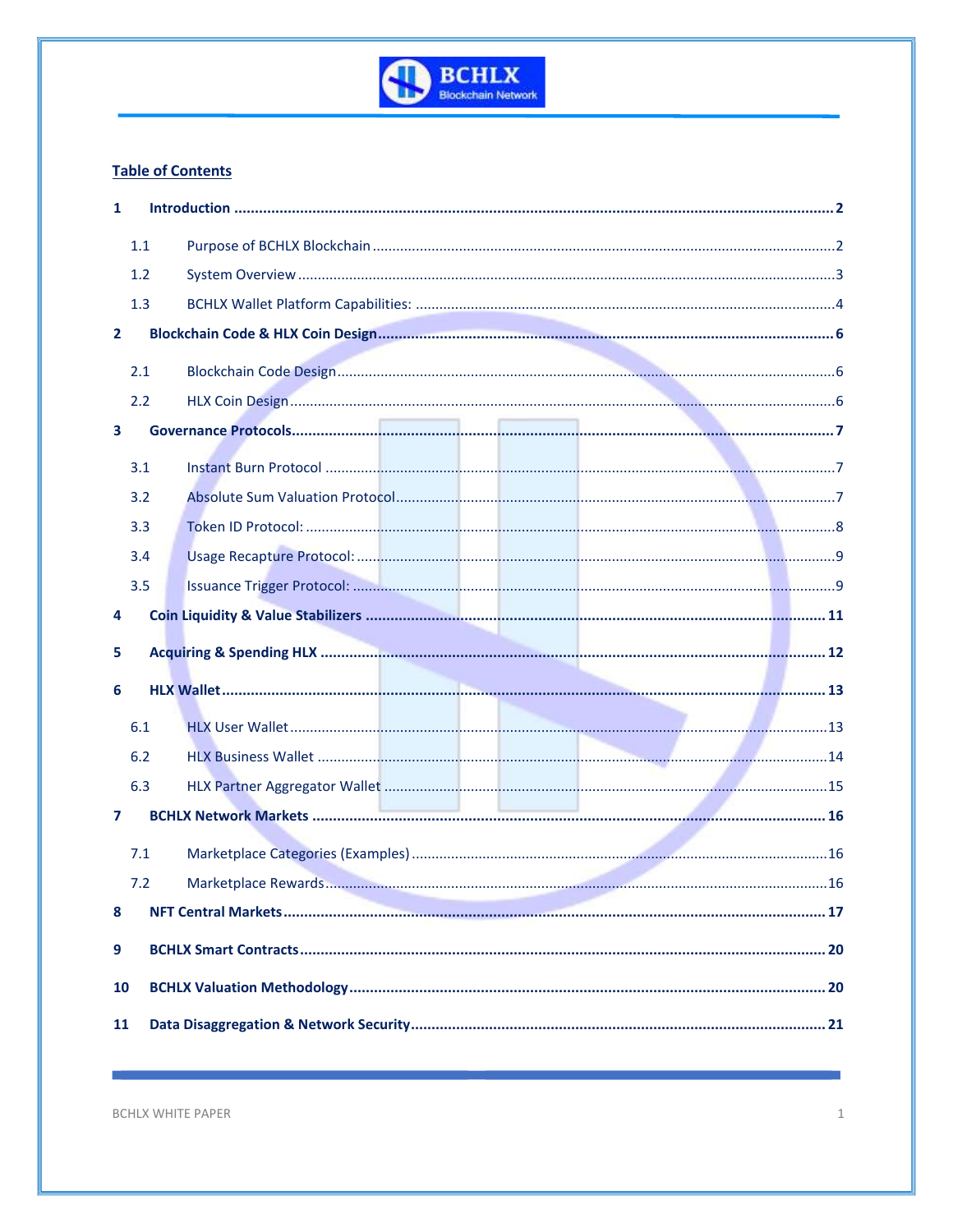

## <span id="page-2-0"></span>**1 Introduction**

### <span id="page-2-1"></span>**1.1 Purpose of BCHLX Blockchain**

*BCHLX Network is a modular framework and securitization practice for building and utilizing interoperable, application-specific blockchains across digital information exchanged throughout the course of life.* 

*The Ecosystem itself acts as a value stabilizer, and the HLX Coin's Service Utility is how the blockchain approximates the change value of our life's data and authenticates how and when this is used over time.*

The intent of BCHLX is focused on establishing universal methodology for approximating the change value of data over time. One which securely and accurately translates digital information people use & share with each other into a value-based transaction. Consider the HLX coin itself, as the token that is utilized each time information is changed, requested, used, or changed over time.

When a user acquires HLX coins, the value exchanged for the HLX is not 'spent', but instead retained in aggregate as restricted funds by BCHLX Treasury. These funds are released when the HLX has been utilized, and therefore 'burned' into disaggregated data stacked on the BCHLX blockchain.

The BCHLX Ecosystem is designed with open API interoperability that allows for engagement of any digital information use or design that exists both today and in the future. Unlike existing crypto blockchains, which are focused around the payment or safe transfer between parties of 2 or more, BCHLX **does not require either "proof of stake" or "proof of work"** to validate a transactions integrity. These are not required for BCHLX due to the creation of an algorithm called the **Instant Burn Protocol or IBP which is a new concept derived during the initiation of web3.**

Due to more efficient transaction speeds and embedded APIs with partners and businesses that use the BCHLX network, the network generates a decentralized & disaggregated ecosystem of partners, organizations, and users, that can seamlessly trade products, services, & information without any need to modify their software to engage one another or understand the values being offered. The network also promotes **geo-friendly, carbon negative technology** that encourages a safe way to share resources and exchange ideas that is also **good for our planet.**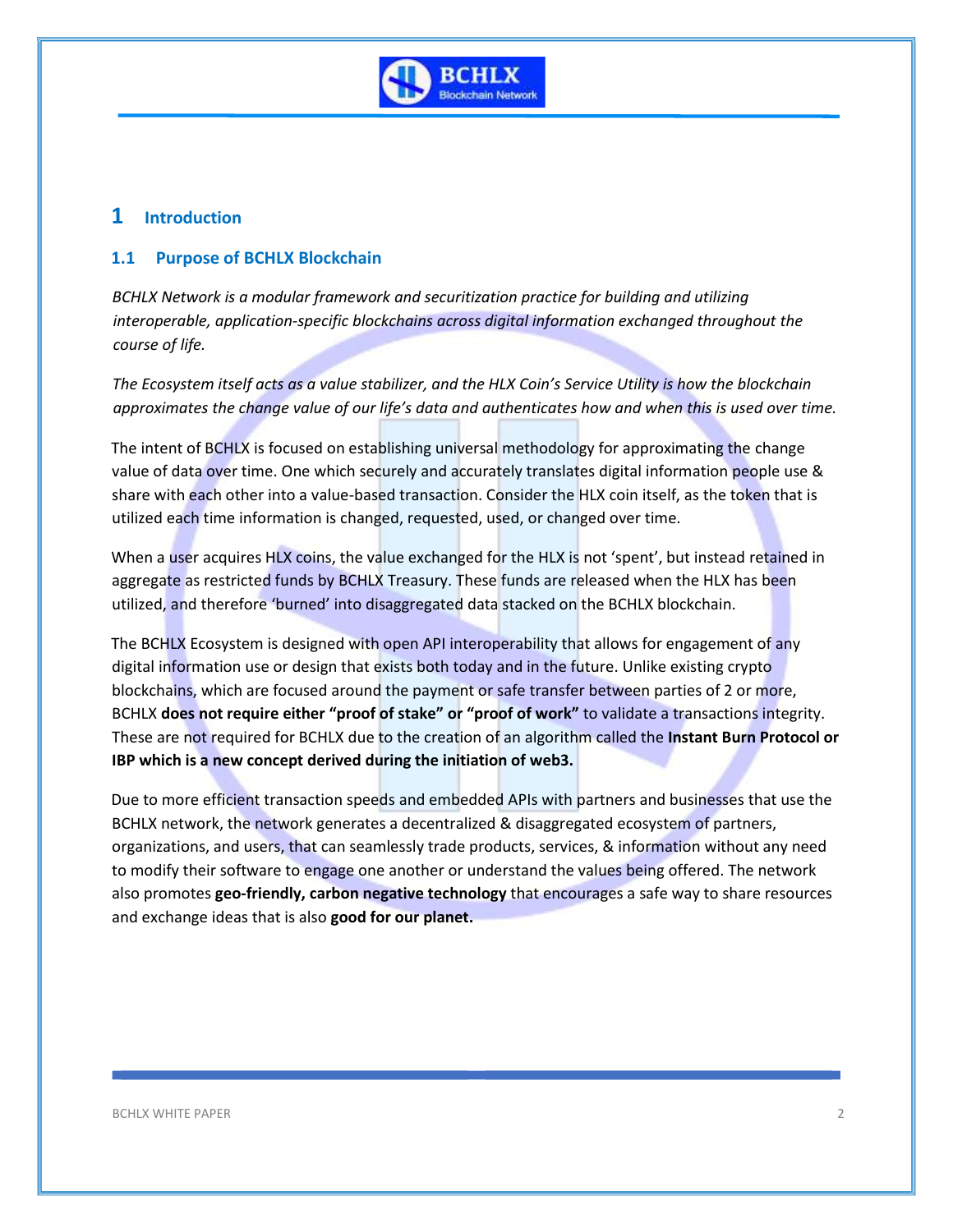

#### <span id="page-3-0"></span>**1.2 System Overview**

BCHLX Expands Public Understanding, Reliance, & Trust of Blockchain Technology Networks.

The diagram below displays the three primary layers of the BCHLX Blockchain Network, through which a variety of access points, features, & functions are available.



- I. The Core of BCHLX is where the disaggregated data stacks are maintained & securitized with HLX coins. This is the heart of the BCHLX blockchain Network. This core is also secured within a disaggregated SOC III security network which spans the entirety of the World-Wide-Web. This means that while it appears as a unified core in the diagram, the core spawns the entirety of our internet (neat right?!).
- II. The second layer is called Aggregation. This layer is seen as the stabilizing layer of the BCHLX Network. This is where value aggregation & data disaggregation occur by function of the HLX coin minting (issuance) and burn (usage) process. BCHLX Systems, Marketplaces, Network Dapps & Partners are also found in this layer.
- III. The third most outer layer is called Luna. This is the user access layer into the network via portal interfaces such as the BCHLX Wallet Mobile App. From here, users log into the BCHLX Network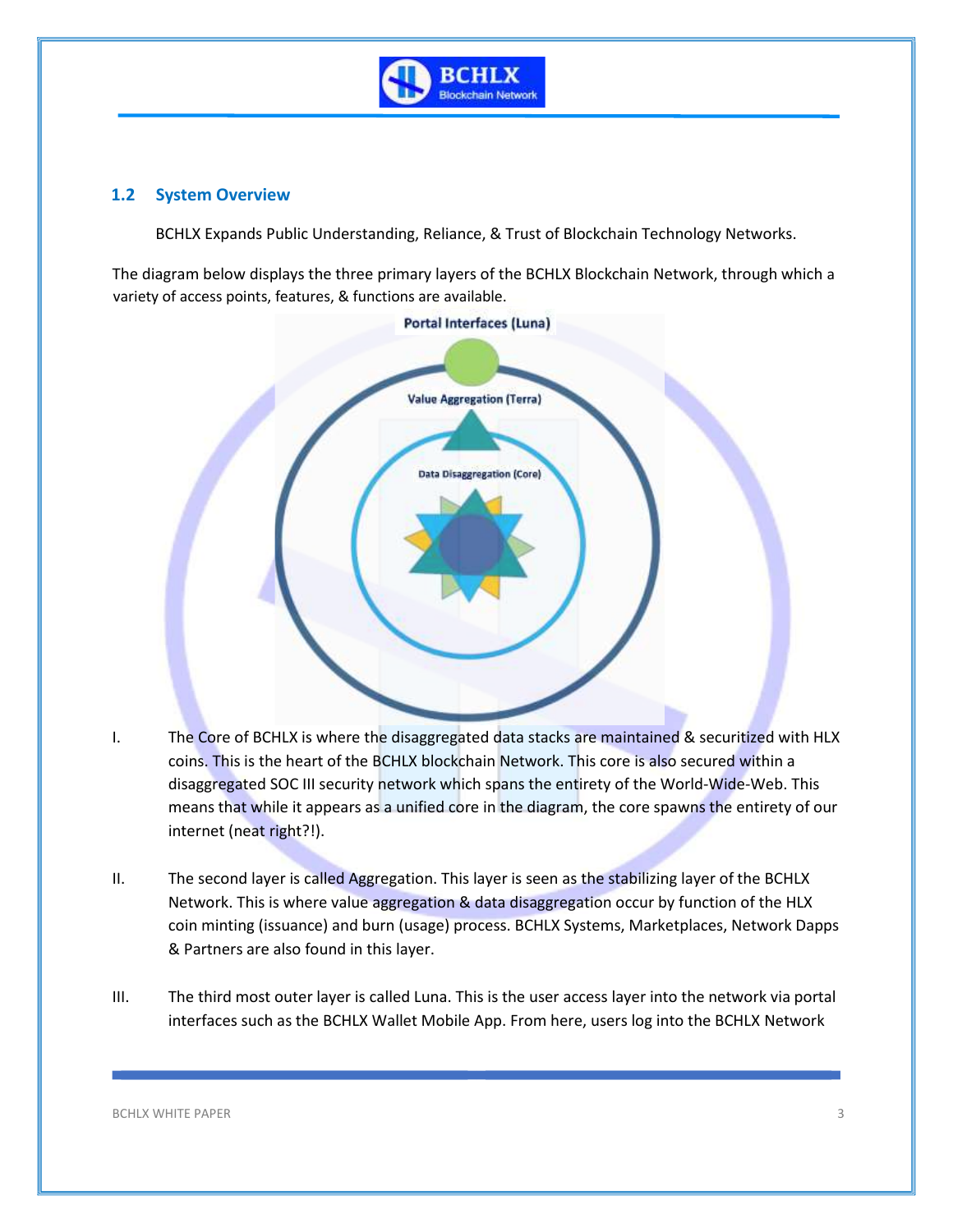

of systems and service offerings including NFT Central Markets, MD Waiting Room, iDeclareDaily, Viva HLX & more.

#### <span id="page-4-0"></span>**1.3 BCHLX Wallet Platform Capabilities:**

#### **1. User Wallet Vaults**

Users of any type have an encrypted information vault for maintenance and storage of important data that should be maintained in a high-level secure environment.

#### **2. BCHLX Marketplace(s)**

BCHLX Marketplaces contain a variety of offerings for network users to purchase products and services with HLX. By maintaining all offerings in HLX, the network provides a securitized marketplace for decentralized users to seamlessly transact.

#### **3. No Merchant Processing Fee – Stripe**

As an incentive for transacting with HLX, users are not charged a merchant processing fee to buy HLX with credit/debit cards, fiat bank transfers, and a variety of crypto currencies. Merchant processing is handled through Stripe Payment Processing, which is a SOC II graded processor.

#### **4. Inheritance Reward for Marketplace Transactions**

User transactions for most Marketplace offerings, earn up to **11% inheritance reward** of future coin, (currently zHLX,) based on the total amount of HLX transacted.

The inheritance rewards are held in escrow until the release of the zHLX block into circulation, but you can view them right inside your wallet detail. Currently, BCHLX does not offer a swap of future HLX for current HLX. Users may have the opportunity to swap zHLX with an Aggregator for a price determined by the Aggregator.

#### **5. No HLX Transfer Costs between User Wallets**

- **.** HLX can be transferred between user wallets for no fee, provided the HLX is not restricted, allocated, or otherwise pre-purposed.
- Transfers of HLX do not earn inheritance rewards and are not intended for payments for products or services.
- **Transfers do burn HLX, which reduces the block liquidity & shortens the remaining time toward issuance of the next block of HLX.**

#### **6. Value Stability**

HLX Coin has an accrued value equal to its par of \$3 USD. Unlike other crypto currencies, HLX is a service coin, which has governance and liquidity protocols that inhibit the ability to devalue HLX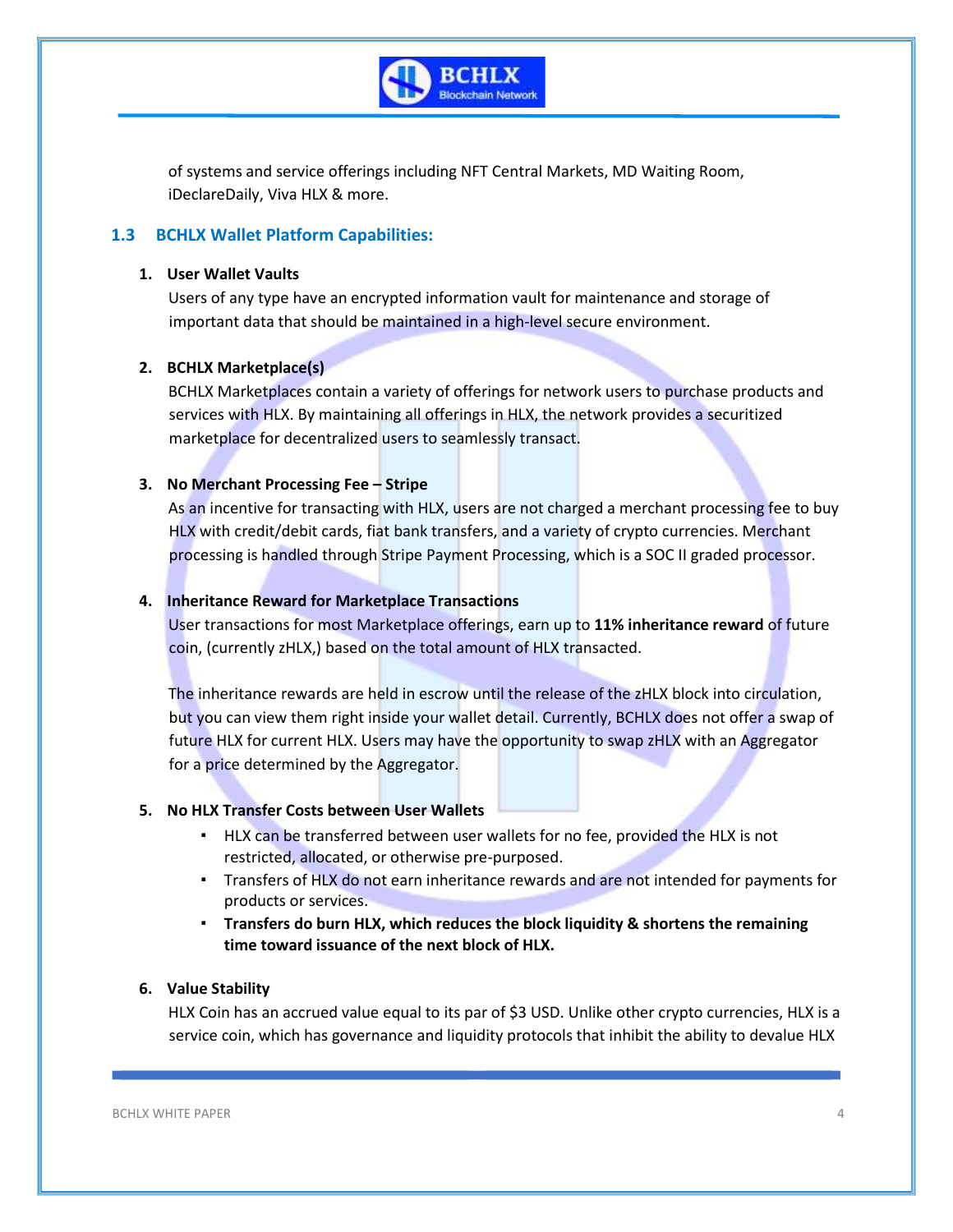

below its \$3 par. During issuance of HLX to a user, the system receives & mints the value paid, into the disaggregated token.

This value is aggregated into a restricted funds escrow by BCHLX Treasury. When the user decides to transact for products or services, the HLX used in the transaction is burned into the block, inhibiting any ability to use the HLX more than once. The value is also transferred or assigned according to the burn during this process.

#### **7. Healthcare & Health Information Systems**

BCHLX Users have access to healthcare providers and services via MDHIN using a system called MD Waiting Room. Users also have access to digital health & wellness features from Viva HLX.

These systems provide users the ability to pursue self-health assessments, request, book, and visit with Healthcare Providers both in person & via blockchain enabled tele-conferencing. Viva HLX also offers blockchain encrypted methods for enforcing covid health & safety protocols as well as offering targeted spending programs, organizational wellbeing programs, & more!

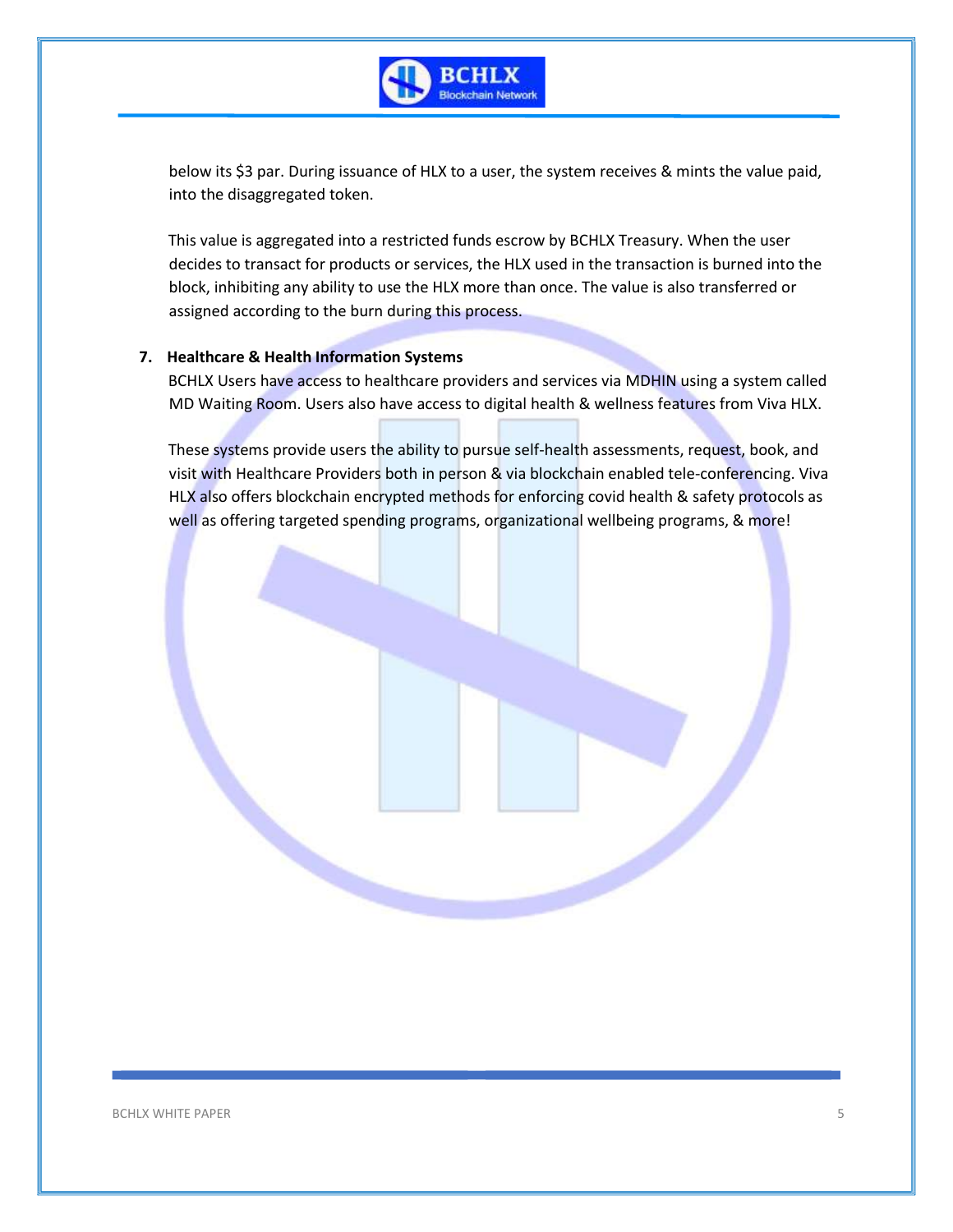

# <span id="page-6-0"></span>**2 Blockchain Code & HLX Coin Design**

### <span id="page-6-1"></span>**2.1 Blockchain Code Design**

The goal when developing the BCHLX blockchain code was to establish a universal, user authentication service for origin, validity, & consent of use or sharing life information, over time, in an unlimited number of ways.

To achieve this, the BCHLX blockchain utilizes PHP coding logic.

Each HLX Token ID contains an assortment of 70 unique values of Letters, Numbers, & Symbols as shown: n. **Contract Contract Contract** 

|   | il p entries<br>the property of the con- |                        |                                                                                                                                                                                                                                                                                                                                                                                  |  |  |  |
|---|------------------------------------------|------------------------|----------------------------------------------------------------------------------------------------------------------------------------------------------------------------------------------------------------------------------------------------------------------------------------------------------------------------------------------------------------------------------|--|--|--|
| × |                                          | <b>Heiguest</b>        | Token                                                                                                                                                                                                                                                                                                                                                                            |  |  |  |
|   |                                          | <b>My New</b><br>NFE 2 | NiZbcW9GRJRDN094ZnpwWznd9D0dLAVG8TWp8AWcadWVtYTRLeWBEbrtZITFVnNZFoK3KJVTAGNTITWnZ3czFuSiLy1kibd90YnNUT0g2Qrdai4F0cEZWM1siD02dGDa2MxRZVRGasbCLF<br>The SACRA TELEVISION CONTROLLY IN A SECOND OF A SECOND ACTIVITY OF THE CONSULTING OF THE SACRA CONSULTING ON THE SACRA TELEVISION OF THE SACRA TELEVISION OF THE SACRA TELEVISION OF THE SACRA TELEVISION OF THE SACRA TELEVIS |  |  |  |

Each HLX Coin is comprised of 100 Token IDs for transacting on the blockchain.

Access our BCHLX Github Source Code by Clicking Here: **BCHLX Github**

The protocols which govern the BCHLX Blockchain are automatic, logic driven, & balanced.

#### **Summary of Protocols:**

- ✓ Instant Burn Protocol
- ✓ Absolute Sum Valuation Protocol
- ✓ Token ID Protocol
- ✓ Usage Recapture Protocol
- ✓ Issuance Trigger Protocol

### <span id="page-6-2"></span>**2.2 HLX Coin Design**

The HLX Coin is designed using 'NFT' based logic for transacting on the BCHLX Blockchain Network itself. This means that the HLX coins can only be transacted once per issuance. This is part of the blockchain's **Instant Burn Protocol**. The Par Value of HLX is 1 HLX = 3 USD and each block of HLX contains 100 billion coins.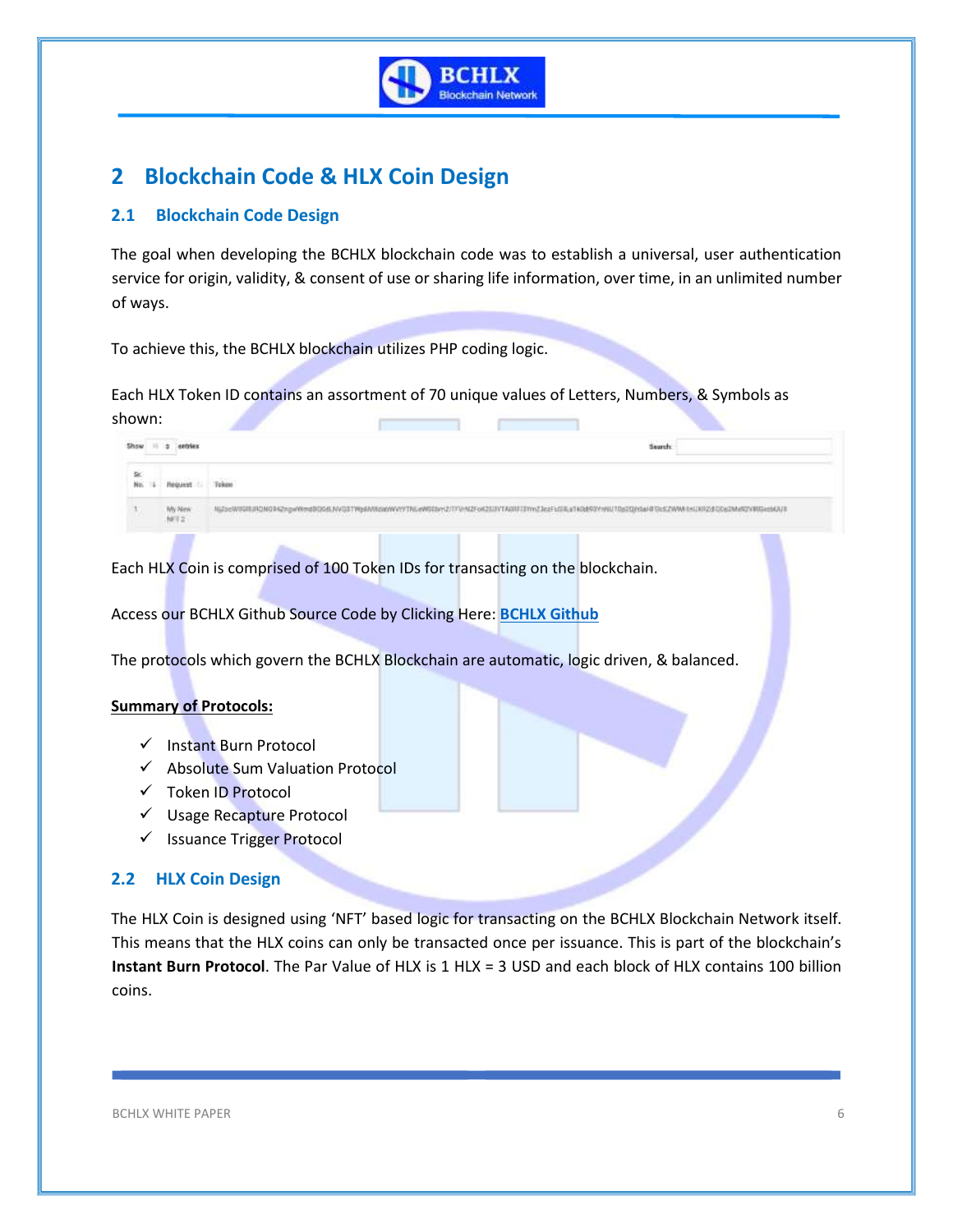

The system automatically stacks the blockchain, burning the HLX as its transacted. Upon reaching certain triggers for use & the assignment of the current HLX block (see Issuance Trigger Protocol), the system automatically releases the subsequent block. After **HLX**, the second block minted is **zHLX**, then **yHLX**, then **xHLX**, etc. until reaching **aHLX**, upon which the system begins **aaHLX**, **bbHLX**, etc. Each new stack is offered at the consistent **par value of \$3 = 1 zHLX.** However, the value of zHLX compared with HLX is **.89 HLX = 1 zHLX.** 

# <span id="page-7-0"></span>**3 Governance Protocols**

### <span id="page-7-1"></span>**3.1 Instant Burn Protocol**

The BCHLX Ecosystem is designed with open API interoperability that allows for engagement of any digital information use or design that exists both today and in the future. Unlike many of today's crypto blockchains, BCHLX does not require either "proof of stake" or "proof of work" to validate a transactions integrity. These are not required for BCHLX due to the creation of an algorithm called the Instant Burn Protocol or IBP. *(IBP has a tremendous amount of geo-positive impacts, discussed later.)* **IBP Key Considerations:**

- ✓ Each HLX coin is of a unique set of **70 sequenced figures.**
- $\checkmark$  Each HLX coin has 100 token IDs that can be burned in part of in total during a blockchain transaction (see Usage Recapture Protocol).
- ✓ Each HLX coin can only be **used or 'burned' once** and never again thereafter.
- $\checkmark$  Every HLX transaction once added to the blockchain is instantly burned upon completion of the transaction.
- ✓ Transfers of HLX from one BCHLX wallet to another **does not generate inheritance zHLX rewards** but **does burn HLX.** *Refer to the Recapture protocol*

#### <span id="page-7-2"></span>**3.2 Absolute Sum Valuation Protocol**

The BCHLX system utilizes an algorithm we call the **Absolute Sum Valuation Protocol** (ASVP) which looks at the decimals for 1/3 and 2/3 in correlation to the equation of 'Pi' or 3.1415… to approximate the service utility of securitizing information within these boundaries, or within the "middle".

Simply put, within an ASV equation, the solutions produced can only be either '**smaller amounts of more value' or 'bigger amounts of more value'**. This is witnessed numerically in fractional thirds of a whole, as well as within the equation of "Pi" itself.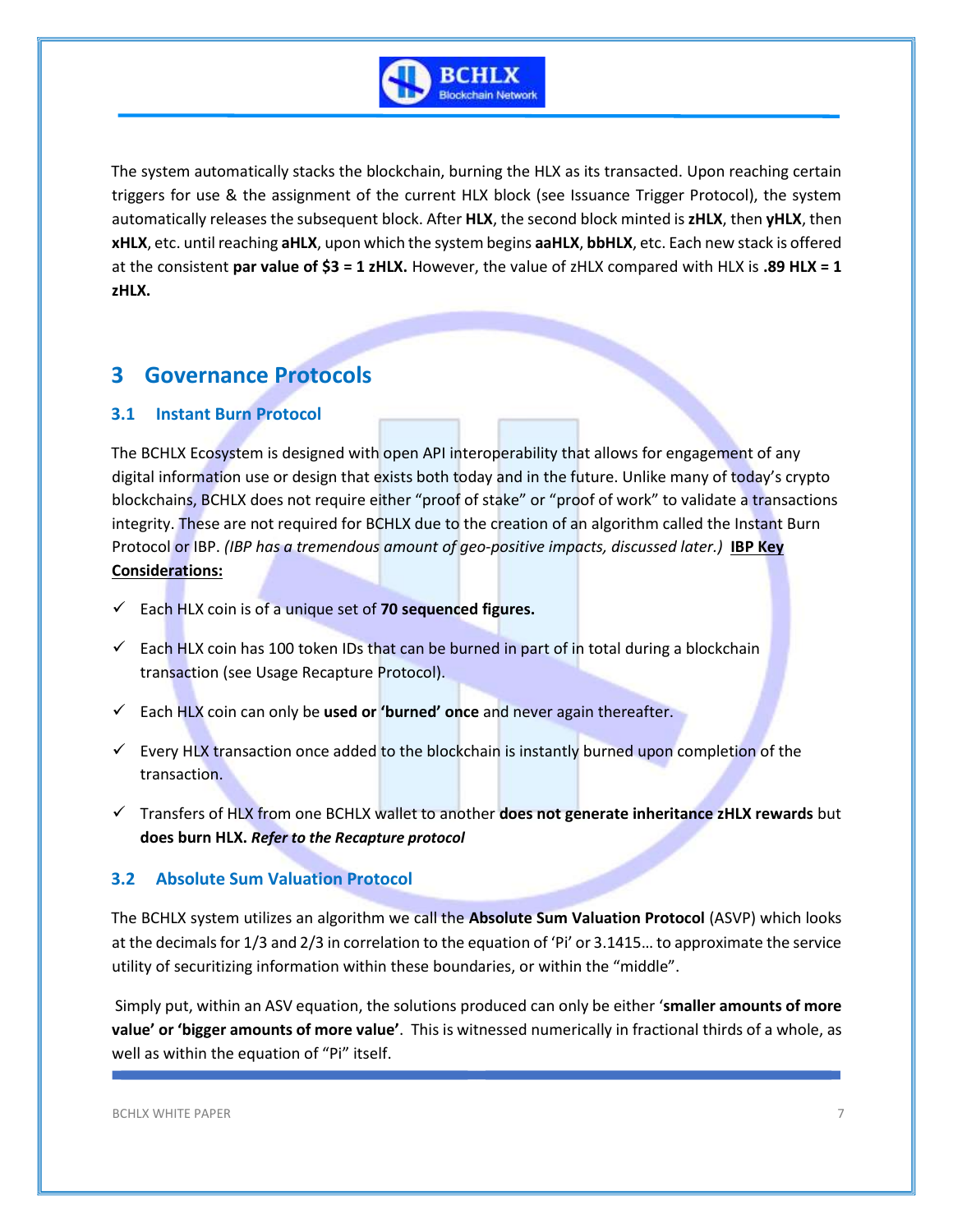

The way to value digital information both today and in the future can now be captured using the tokenized service of the BCHLX blockchain.

#### **ASVP Key Considerations:**

 $\checkmark$  HLX new coin mint & release protocols

- $\checkmark$  HLX auto staking
- $\checkmark$  HLX inheritance rewards
- $\checkmark$  Network value stability

#### <span id="page-8-0"></span>**3.3 Token ID Protocol:**

BCHLX Tokens are a unique identifier which tracks the movements within any user's BCHLX wallet. To better understand how these tokens work, we have derived an algorithm which is embedded across the BCHLX blockchain.

### **This algorithm maintains that for every HLX coin, the maximum number of Token Transactions possible is 100.**

This means that within the first block of origin HLX coin, the maximum number of BCHLX token transactions possible is **10 trillion transactions.** This is important to note as the transaction volume is used in the Issuance Trigger Protocols explained later in this document.

BCHLX Tokens are categorized into three types:

- **Value Based Transactions**
- **Modified Based Transactions**
- **Marketplace Based Transactions**

**Value Based Transactions** are those which generate a future revenue receivable within the MDHIN provider groups and organizations that perform patient encounters. Transactions of this type are set at a stable price of 0.01 HLX per transaction.

**Modifier Based Transactions** are those which any wallet holder will perform when editing, adding, and adjusting existing data within their wallet. Transactions of this type are set at a stable price of 0.01 HLX per transaction.

**Market Based Transactions** are the primary transaction type for users of the BCHLX system. These are the transactions which are used to purchase and procure products and services offered within the One World Marketplace. Transactions of this type can vary in price based upon the product or service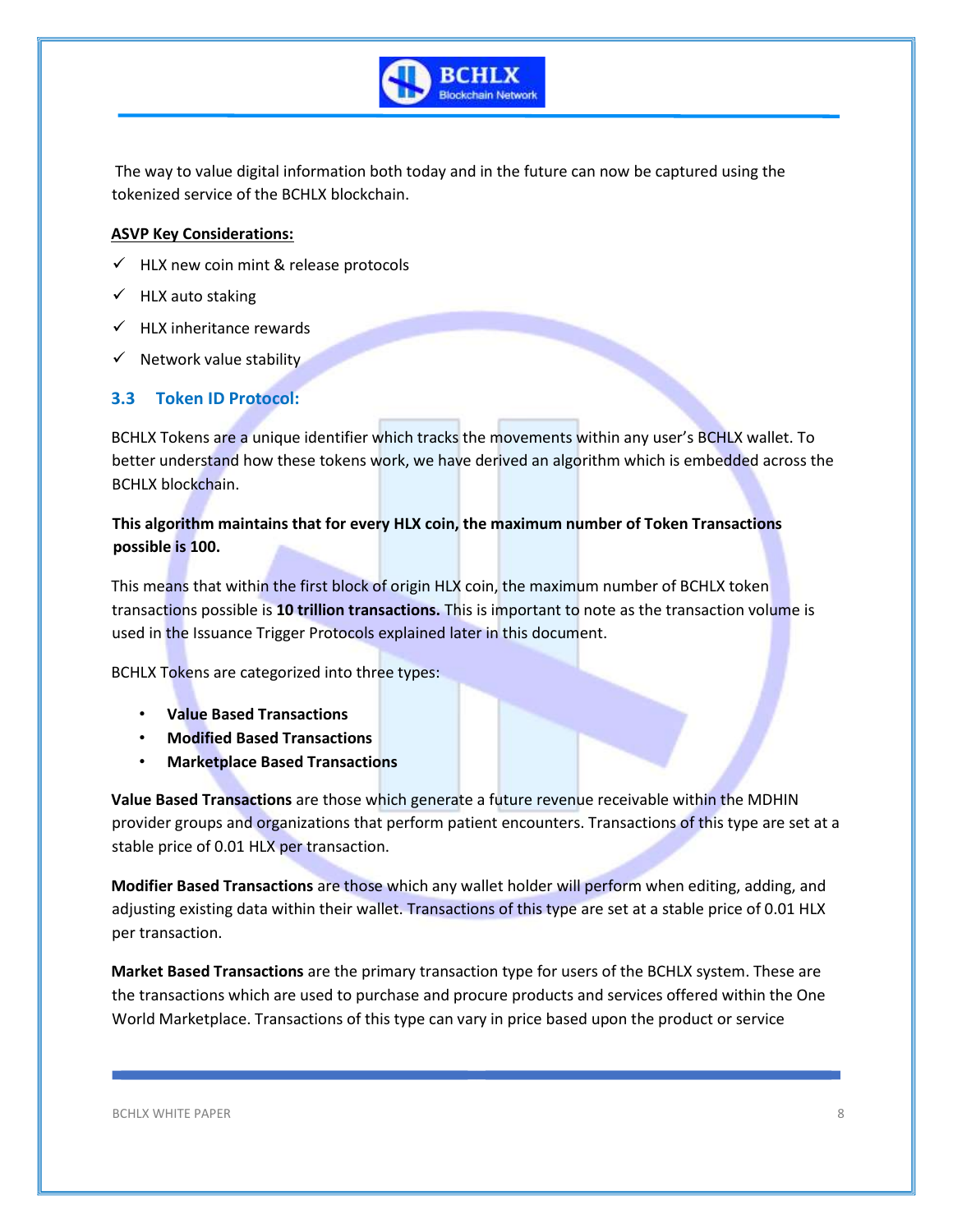

assigned to the transaction. These prices are established and maintained by the Merchants of the BCHLX Marketplace to align with the products and services offered.

#### <span id="page-9-0"></span>**3.4 Usage Recapture Protocol:**

HLX transactions can also be broken into fractional amounts of 1 HLX coin down to as little as 0.01 HLX.

If a market transaction is tendered that in total is less than 1 whole HLX coin, the system will automatically upon completion of the transaction perform a recapture of the HLX burned to the originator's wallet for the difference between 1 HLX and the transaction's total.

This is captured using the Token ID protocol for the fractions of HLX involved in any one transaction on the blockchain.

In addition, an HLX transfer between wallets does burn the originator's HLX on the transfer. This is performed by Usage Recapture Protocol, which issues new HLX Token IDs to the receiving wallet whenever a transfer is performed.

### <span id="page-9-1"></span>**3.5 Issuance Trigger Protocol:**

Each block of HLX consists of 100 billion coins. The block itself is automatically stacked as HLX transactions are completed.

**zHLX** is the automatic pre-stacking value created by uses of the origin HLX coin. When the system approaches the block infraction point of remaining HLX available, the system will automatically mint & release zHLX coins for use, adjusting the system marketplaces accordingly.

Whenever this occurs, the marketplace will have 0 impact to their pricing structures, usage meters & oculus reports as zHLX maintains the par value of \$3.00 USD.

In addition, zHLX when compared with origin HLX holds a value of  $1$  zHLX = 0.89 HLX.

#### **Issuance Triggers are set by the following parameters:**

**Block Height** - Token transaction volume of the current HLX block & amount of inheritance coin awarded from marketplace transactions.

When the blockchain transaction stacking reaches 89% of the block's total, the subsequent block will unlock for use with transactions on the blockchain. Additionally, zHLX inheritance rewards earned with HLX coins stacked in the block are unlocked for use in the blockchain marketplace upon reaching this threshold.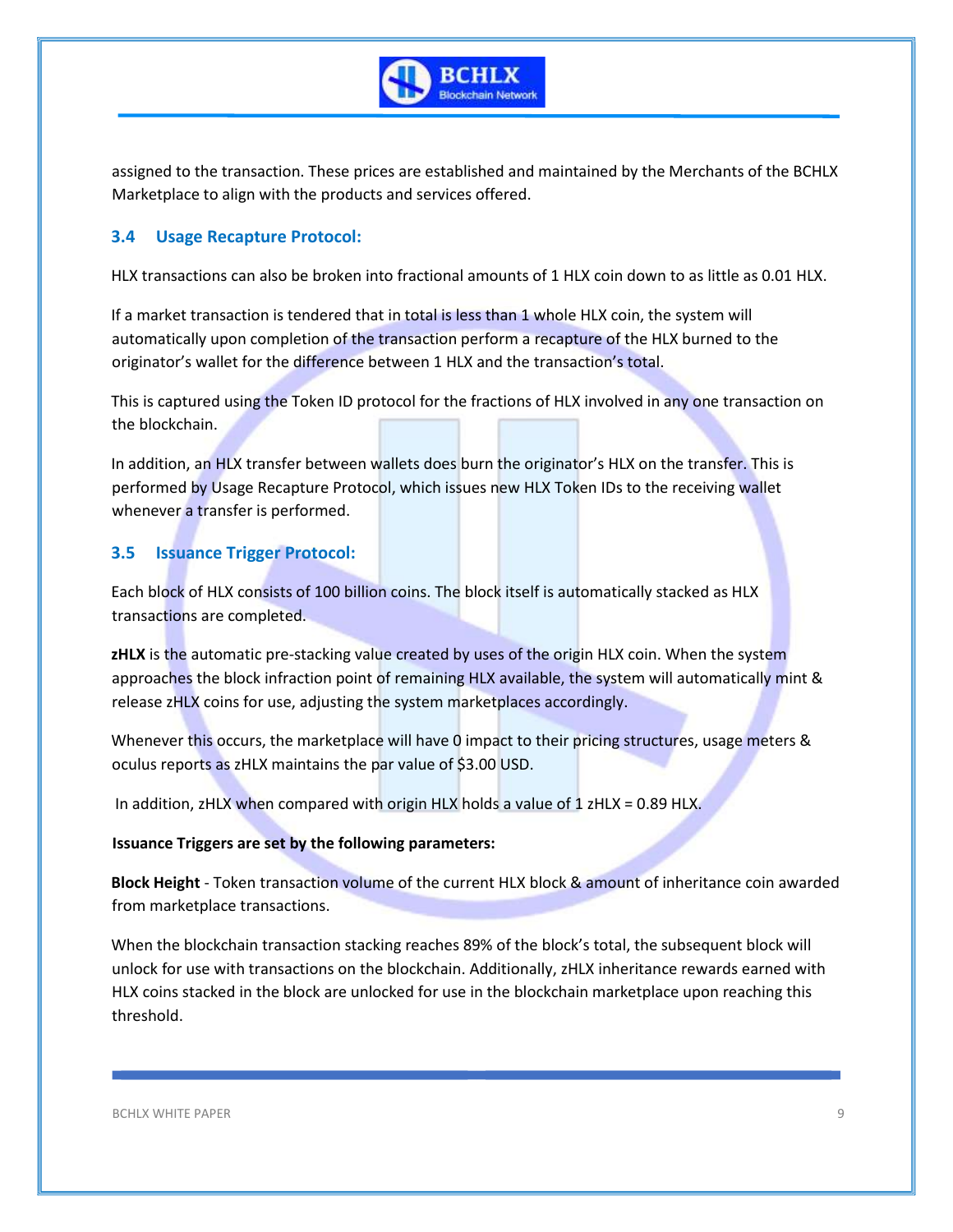

**Block Liquidity** - Assignment of HLX coins available for use in the marketplace (Coins in Circulation).

When the HLX Coin liquidity ratio reaches 20% of the current block available to acquire, the subsequent block will unlock for assignments and coin purchasing.

When the zHLX block is unlocked, the remaining HLX coin available for purchase from BCHLX Corp. will be priced at \$3.30 cents, with zHLX offered at the \$3.00 USD par value.

During the block migration period, zHLX inheritance will be unlocked for use inside the network, but swap outs will be restricted until the HLX block has been fully acquired. During this period, Aggregator partners may offer swaps for zHLX priced at their discretion.

#### **Block Migration Incentives**

The incentives created during the block migration are seen with the initial block's available HLX. During this transition period between completion of the initial block & migration to the subsequent block, the HLX coins acquired & utilized in the marketplace will still earn zHLX inheritance rewards from the current block's issuance. This offers users a way to earn current money instead of future money while the initial block of HLX is still available.

This inheritance incentive is only available during the migration between blocks, and once the initial block's coin has been acquired, the inheritance rewards will transition to yHLX accordingly. Additionally, any users that purchase zHLX to transact will earn yHLX, even during the migration period.

Inheritance rewards earned during the first block's issuance are held and restricted from use until the release of the inheritance block into circulation. Upon reaching either of the two trigger thresholds, the inheritance balance will be unlocked for use in the network.

Please note- Inheritance rewards earned & unlocked for use will not be permitted for fiat withdrawal from BCHLX Corp. during the block migration. Users can still trade these coins with an Aggregator, for a price set at their discretion.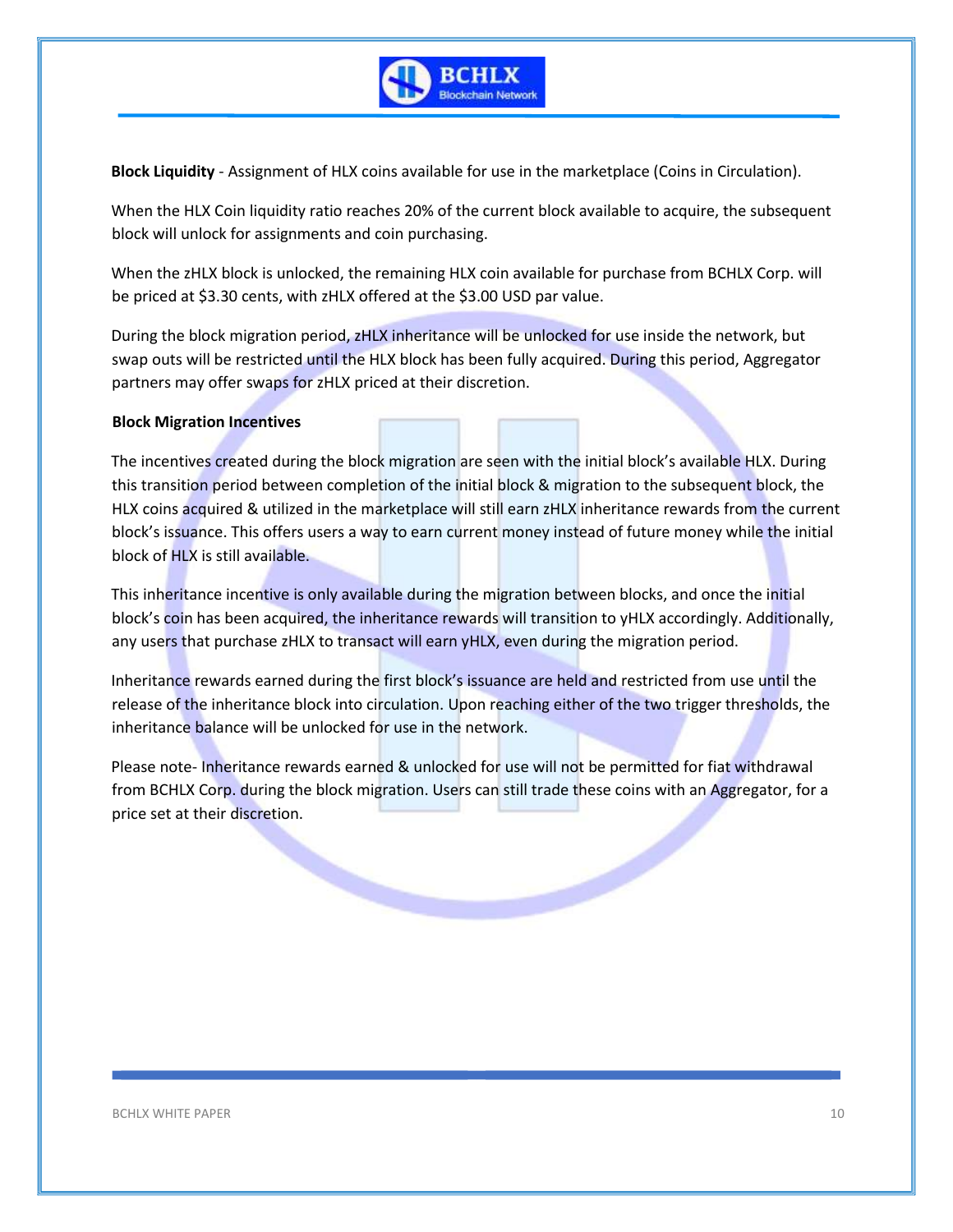

# <span id="page-11-0"></span>**4 Coin Liquidity & Value Stabilizers**

#### **HLX Coin Valuation & Usage**

Usage of HLX is the primary influence on the speed at which the subsequent block is released into the market.

The new block issuance sequence is designed as follows:

|    | Block Sequence        | <b>HLXBock Par</b> | USD- | Origin HLX |
|----|-----------------------|--------------------|------|------------|
|    | 122510<br><b>HILX</b> |                    | 3.00 | 1.00       |
|    | aHDC                  |                    | 3.00 | 0.89       |
|    | vHLX                  |                    | 3.00 | 0.79       |
|    | <b>XHLX</b>           |                    | 3.00 | 0.70       |
|    | <b>WHLX</b>           |                    | 3.00 | 0,63       |
|    | vHLX                  |                    | 3.00 | 0.56       |
|    | uHLX                  |                    | 3.00 | 0.50       |
|    | tHLX                  |                    | 3.00 | 0.44       |
| ٩  | sHLX                  |                    | 3.00 | 0.39       |
| 10 | rHLX                  |                    | 3.00 | 0.35       |
| 11 | oHLX                  |                    | 3.00 | 0.31       |

The HLX Coin value is secured by the following:

#### Burn / Network Usage

- ✓ The MDHIN Provider Network Services Billed in HLX (reimbursed by Insurance)
- ✓ Viva HLX Digital Health System utilization of HLX.
- ✓ NFT Central Curators Marketplace utilization of HLX.
- $\checkmark$  Network dApp software utilization of HLX.
- ✓ Treasury Restricted HLX & Block Issuance Triggers

#### Value Stabilizers

- $\checkmark$  24.753 billion of the origin HLX block is retained in BCHLX Treasury as restricted.
- $\checkmark$  The inheritance zHLX awarded from transacting in the BCHLX marketplace is accrued until zHLX is released, unless otherwise traded with an HLX Aggregator.

Due to the design of block stacking & reserved HLX, the coins value remains always at least the \$3 par.

Usage determines the network evolution of HLX over time. As HLX is acquired and used with BCHLX Blockchain offerings (Marketplace Products & Services, Providers & Healthcare Offerings, Tele-Conferencing, Business Services, etc.) the remaining HLX will increase in network value due to the market economic impact of general availability & liquidity of the current block.

BCHLX has no major advancement or development projects that influence the valuation of HLX. This is a major difference between BCHLX and most crypto currencies. We have no projects that must be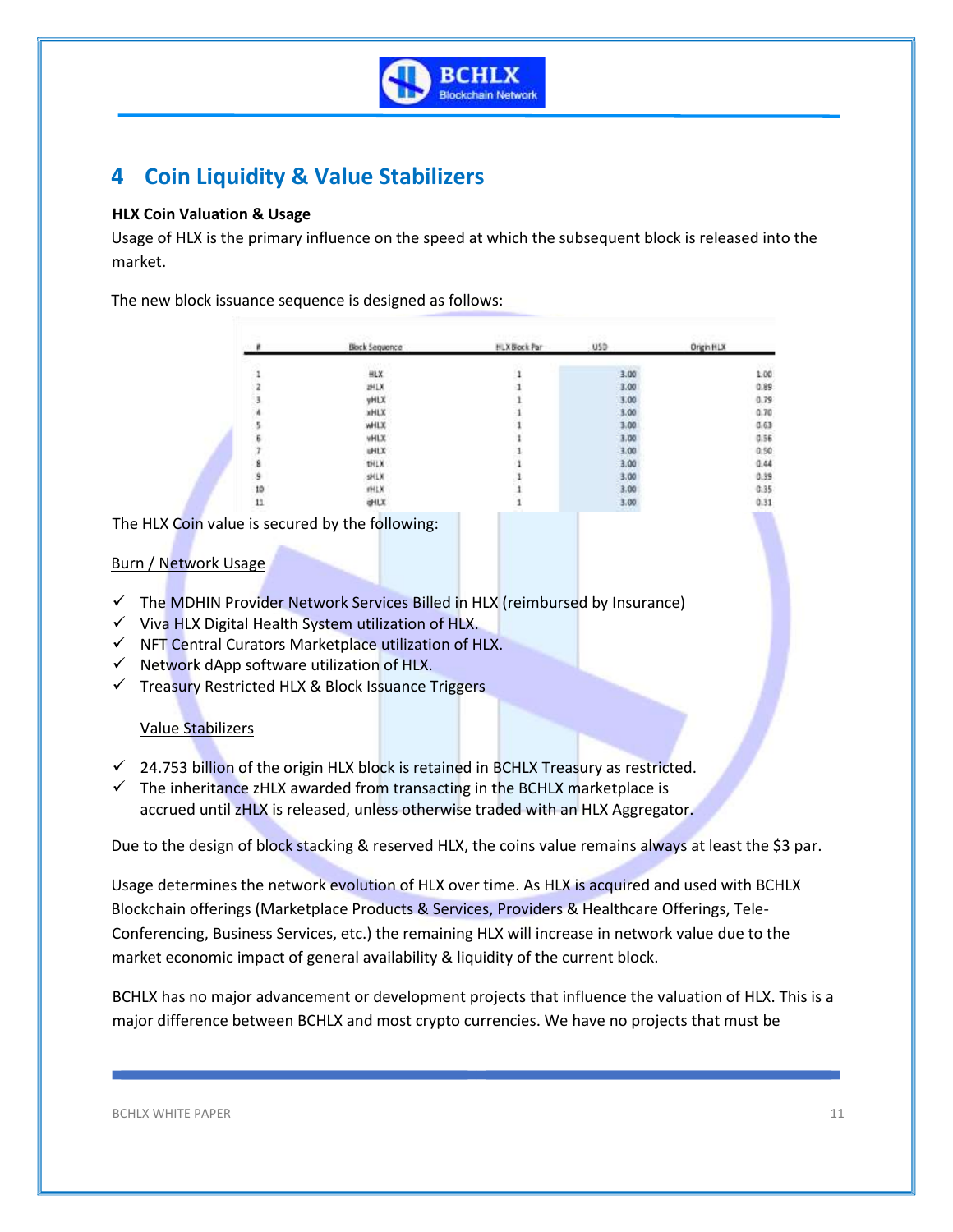

completed to return a future value growth and the HLX acquired is not equity but a securitization service for informational value.

**HLX Block Liquidity Baseline** 

| HLX Par Value = 3 USD to 1 HLX |                    |                                                          |
|--------------------------------|--------------------|----------------------------------------------------------|
| <b>HLX</b>                     | <b>USD</b>         | <b>Detail</b>                                            |
| 100,000,000,000.00             | 300,000,000,000.00 | Total Origin HLX Coin Minted                             |
| 24,753,324,753.82              | 74,259,974,261.46  | Retained in BCHLX Treasury For Stability<br>& Governance |
| 75,246,675,246.18              | 225,740,025,738.54 | Open for Purchase & System Uses                          |
| 7,333,333,333,26               | 21.999.999.999.78  | <b>Total Inheritance Accrual</b>                         |
| 6,526,666,666.60               | 21,999,999,999.78  | Total zHLX Accrual in HLX & USD                          |
| 24,753,324,753.82              | 74,259,974,261.46  | Less System Stabilizer Treasury Reserves                 |
| 18, 226, 658, 087.22           | 15,519,974,262.05  | <b>Net Coin Reserve Surplus</b>                          |
|                                |                    |                                                          |

# <span id="page-12-0"></span>**5 Acquiring & Spending HLX**

Any BCHLX Marketplace or Network service is offered for purchase with HLX. This is using a stable conversion rate of 1 HLX = 3.00 USD. This is the HLX Coin's par value.

Purchase HLX coins with any form of Fiat, E-payment, Credit or Debit Cards, and now more than 50 Crypto

Currencies. BCHLX does not charge the purchaser any merchant processing fees to purchase the HLX coins.

BCHLX offers a series of services in the Marketplace priced in HLX.

This is how the blockchain generates revenue without requiring any % of HLX coin value purchased by the wallet users.

The system is designed to stabilize the Fiat to HLX exchange without impacting the value both awarded in HLX or submitted in Fiat when purchasing HLX coins.

Each HLX coin is an accrued "Future Service" which is recognized by when & how the coin is burned / transacted.

To acquire HLX, registered wallets can do any of the following:

- Purchase HLX from BCHLX Treasury with any major bank or credit card & most crypto currencies
- Request HLX from another user
- Swap inheritance reward zHLX, yHLX, etc. or purchase HLX from an aggregator

\*Please Note- Users are always required to complete a one-time passcode (OTP) verification during any purchase or sale transaction in the wallet.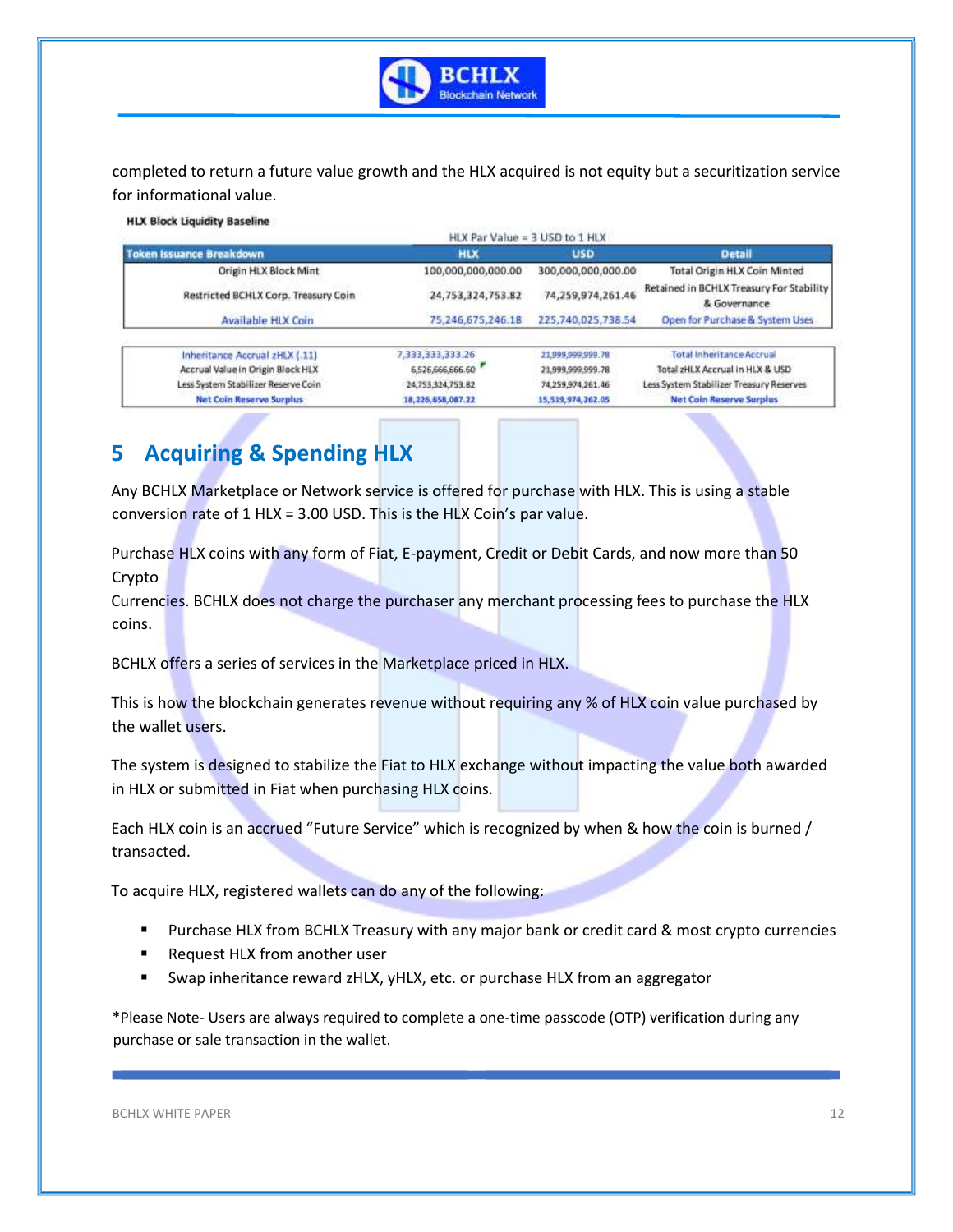

# <span id="page-13-0"></span>**6 HLX Wallet**

By Design, The HLX wallet is a non-custodial user specific account that reflects the HLX Coin Information Utility Value (HLX) available for transacting on the BCHLX Blockchain. The BCHLX Wallet encryption allows the User to secure their wallet, so that they can view transactions and their account balance. Users are required to enter their password before spending HLX & complete a two-factor authentication.

### **There are 3 types of User Wallet Profiles: User (Individual), Business, and Partner (Aggregator)**

Every user wallet contains a private data vault where users can securely store important items

- Vaccine Cards & Personal Health Records
- Government IDs, Permits, & Licenses

- Financial Documents, Insurance Policies, Property Deeds
- Contracts & Legal Files, Personal Information & Pet Health Records
- Personal Memories Like Family Moments, Legacy Capsules, Voice Notes, NFTs & More

HLX Wallets also utilize Two Factor BCHLX Verification for uploaded files to validate the occurrence.

## <span id="page-13-1"></span>**6.1 HLX User Wallet**

User wallets offer Individuals the ability to both purchase products & services from the BCHLX marketplace, as well as engage in many user specific activities that help individuals lead and live more informed, value-adding lives. Examples of this include document verifications, simple smart contracts, time capsules, generational inheritance, living wills, and much more.

The wallet is designed to function as a standalone user specific account that contains the important data each of us currently do not have a place to store electronically. It is validated by the User's health record, which is itself, the most secure and verified method for ensuring one wallet to one individual, without the need for pass phrases, or other Crypto Wallet Security Controls that would present the risk of lost access.

With a BCHLX wallet, this data is store in disaggregated formats, within a SOC 3 graded environment that permits users to always obtain access to their wallet account over time from several different entry points. This gives a new meaning to the words "safe" and "accessible" with regards to how we view our online accounts.

During wallet registration, the user will input their profile details to create their account. User Wallets are for individuals of any age\*.

BCHLX WHITE PAPER 13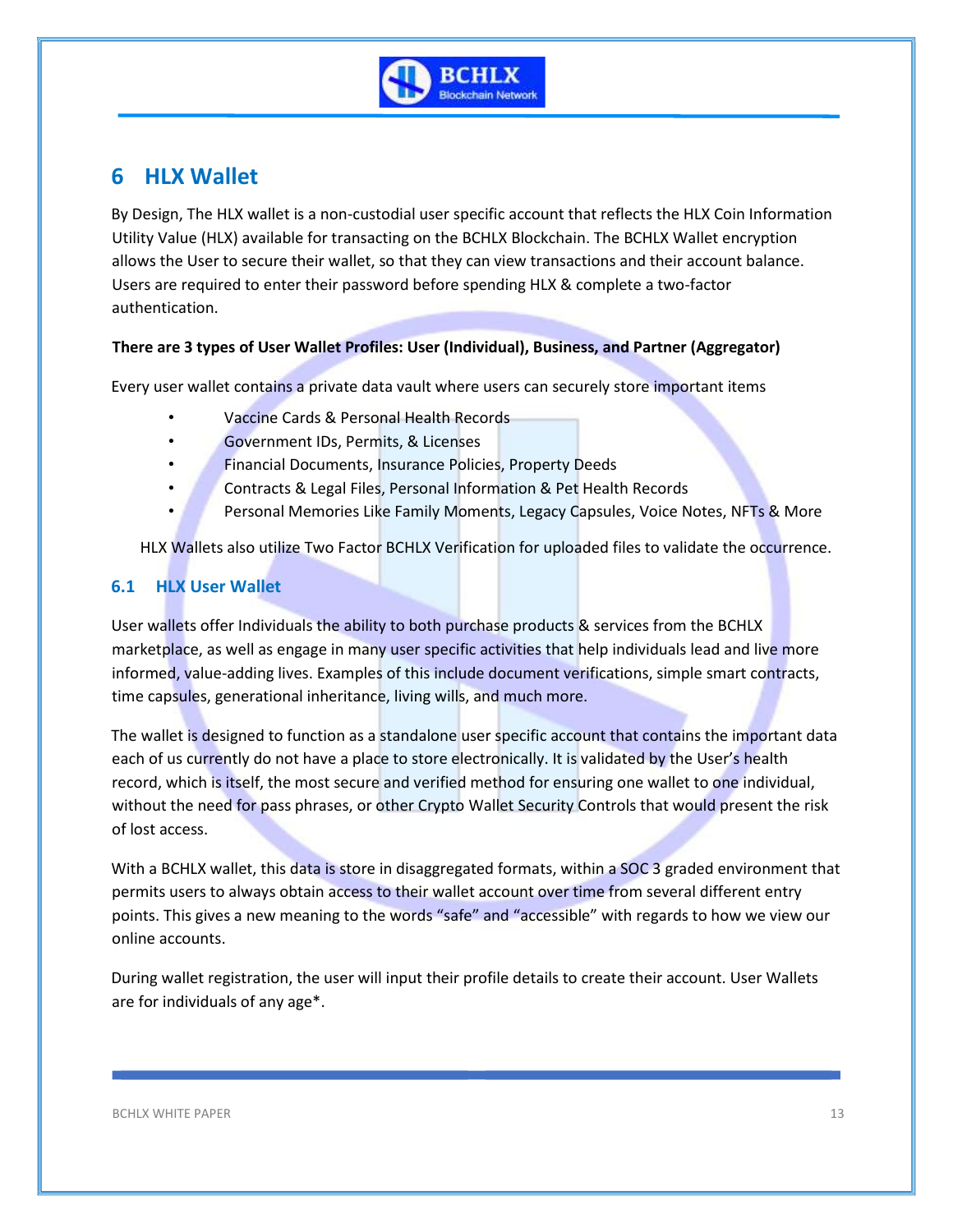

\*For individuals under the age of consent, a parent or guardian will be required to approve the enrollment.

#### **HLX User Wallet Features:**

- Purchase products & services within the BCHLX marketplace with HLX.
- Upload important personal & family documents for verification & storage in the User Vault
- Purchase & exchange smart contracts with other wallets.
- Free Transfers of HLX between User Wallets.

- Create time capsules of valuable personal memories (mp3, video, & documents) for yourself or future generations
- Buy & Sell NFTs in the NFT Central Markets
- Upload Identification Documents (Vaccine Cards, Gov. ID, Passport, SSI Card, etc.) for quick & safe retrieval whenever needed.
- Secure your information forever with the Biographic Key found inside the vault.
- Begin a positive momentum everyday with an affirmation inside ideclaredaily
- Oculus reports the current block height of BCHLX Network activity, as well as the time gap remaining until the next block release trigger is met.

#### <span id="page-14-0"></span>**6.2 HLX Business Wallet**

Business Wallets are for any type of Company or Registered Entity. During wallet registration, Business EIN and/or License Information will be required. Business Wallets offer Organizations the ability to both tender products / services from the BCHLX marketplace for use within their locations (ex EE covid testing), as well as to perform their operations more efficiently over time.

#### **Wallet Features:**

- Offer products & services within the BCHLX marketplace for tender in HLX coin
- Upload important business documents for verification & storage in the Business Wallet Vault
- Purchase and exchange smart contracts with other wallets.
- Assign HLX to employees for use with Business Process Requirements, Procurement Strategies, Supply Chain Mgmt.
- Advertise products and services in the BCHLX Marketplace
- Instantly available marketplace payments into Business wallet at time of sale, no processing or hold periods.
- Manage and Receive Product Reviews from HLX Wallet Users and purchasers of your marketplace products & services
- Reporting Oculus for Product & Service performance, Inventory Management, & more.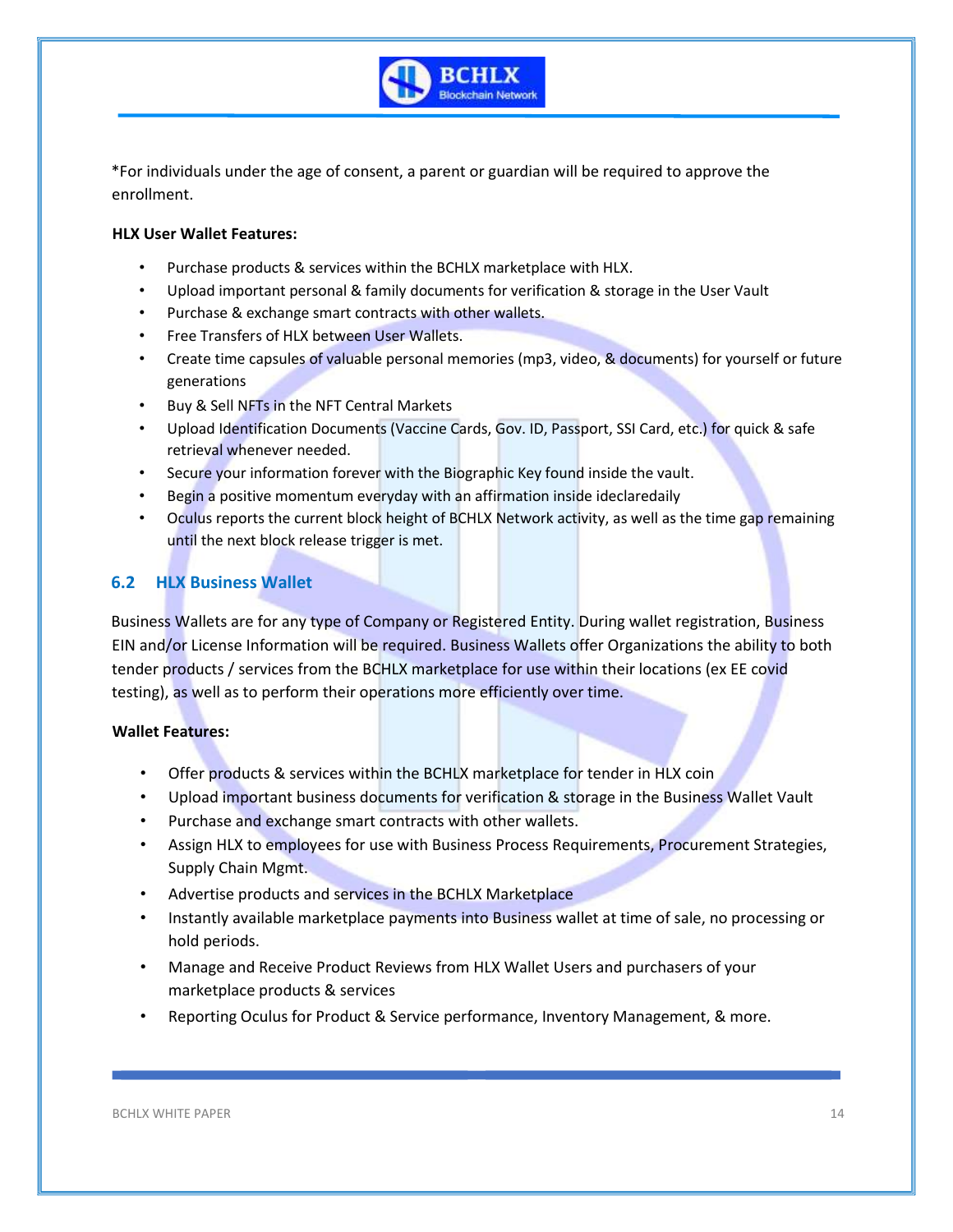

### <span id="page-15-0"></span>**6.3 HLX Partner Aggregator Wallet**

Known as the Aggregation Wallet, a Partner Wallet of BCHLX has to ability to offer Users a 'swap' for zHLX coin or offer to purchase additional HLX from the current block for a price which they determine. This generates a trading market for the current block of HLX coins & future block of HLX coins.

Aggregator wallets manage HLX Crypto Exchange Offerings or 'Swaps'

• BCHLX Utilizes Coin Payments for this process

- Accepts & Exchanges with over 50 Crypto Coin Assets
- 0.05% transaction fee\*

Additionally, Partners can offer products & services for sale in the BCHLX Marketplace.

- **Financial Lending**
- **Private Equity Offerings**
- Crypto ETFs
- **•** Financial Investment Opportunities

\*Please note, crypto payment processing fees are determined at the aggregator level and can vary based on the valuation or trend of the crypto market.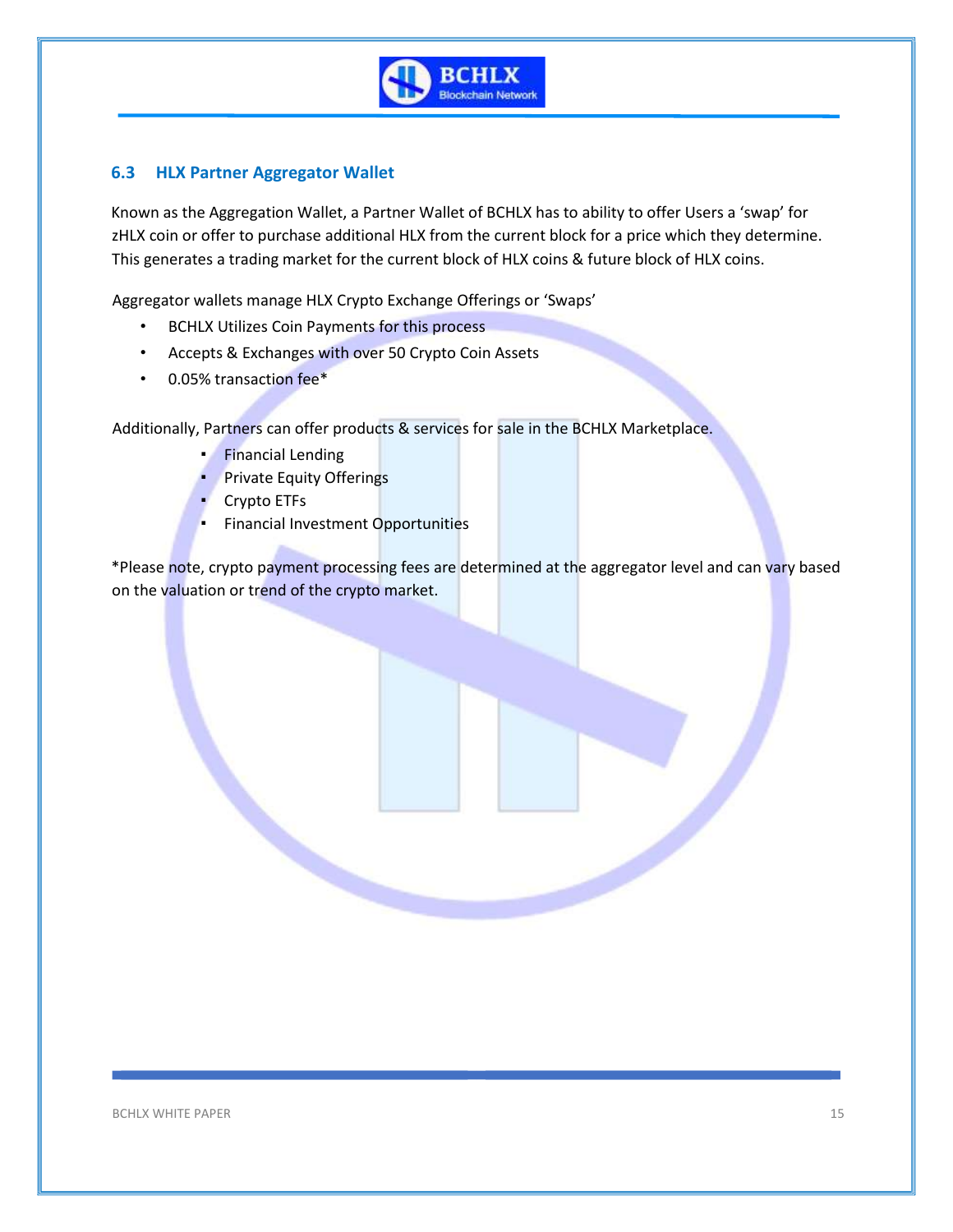

# <span id="page-16-0"></span>**7 BCHLX Network Markets**

The BCHLX Network is a global ecommerce solution with a variety of platforms and functions designed to allow Business Wallets quick & easily ways to offer products and services for purchase with HLX. This includes products and services offered from any client organization of the BCHLX network including NFT Central Markets, Viva HLX Digital Markets, MDHIN Provider Portal, & MD Waiting Room.

The BCHLX Network has a variety of perks offered to both Businesses and Individuals who transact within the market. One significant perk is the inheritance reward of 11% zHLX offered on products or services purchased with HLX. This inheritance value is offered from BCHLX and has no impact on the price or value received by the merchant from the sale of their products and services.

## <span id="page-16-1"></span>**7.1 Marketplace Categories (Examples)**

The BCHLX Marketplace is setup with the following categories which can vary based upon the system portal used to access the market (NFT Central Markets, Viva HLX Markets, BCHLX Wallet, MDWR, KLECKT, BSS, MDHIN, Etc):

- BCHLX Wallet Services
- **Business & Professional Services**
- **Consumer Products**
- Healthcare Products
- **MDHIN Provider Services**
- Viva HLX DHI Services
- Non-Fudgeable Tokens (NFTs)
- Collectibles
- **Tickets & Events**

### <span id="page-16-2"></span>**7.2 Marketplace Rewards**

HLX wallet holders who purchase goods and services within the BCHLX marketplace can earn inheritance rewards zHLX, for each transaction equivalent to as much as 11% of the total HLX tendered in the marketplace.

Users who purchase products & services with HLX tokens are offered zHLX inheritance rewards based on three components: **Transaction Classification, Transaction Value, & Transaction Burn**.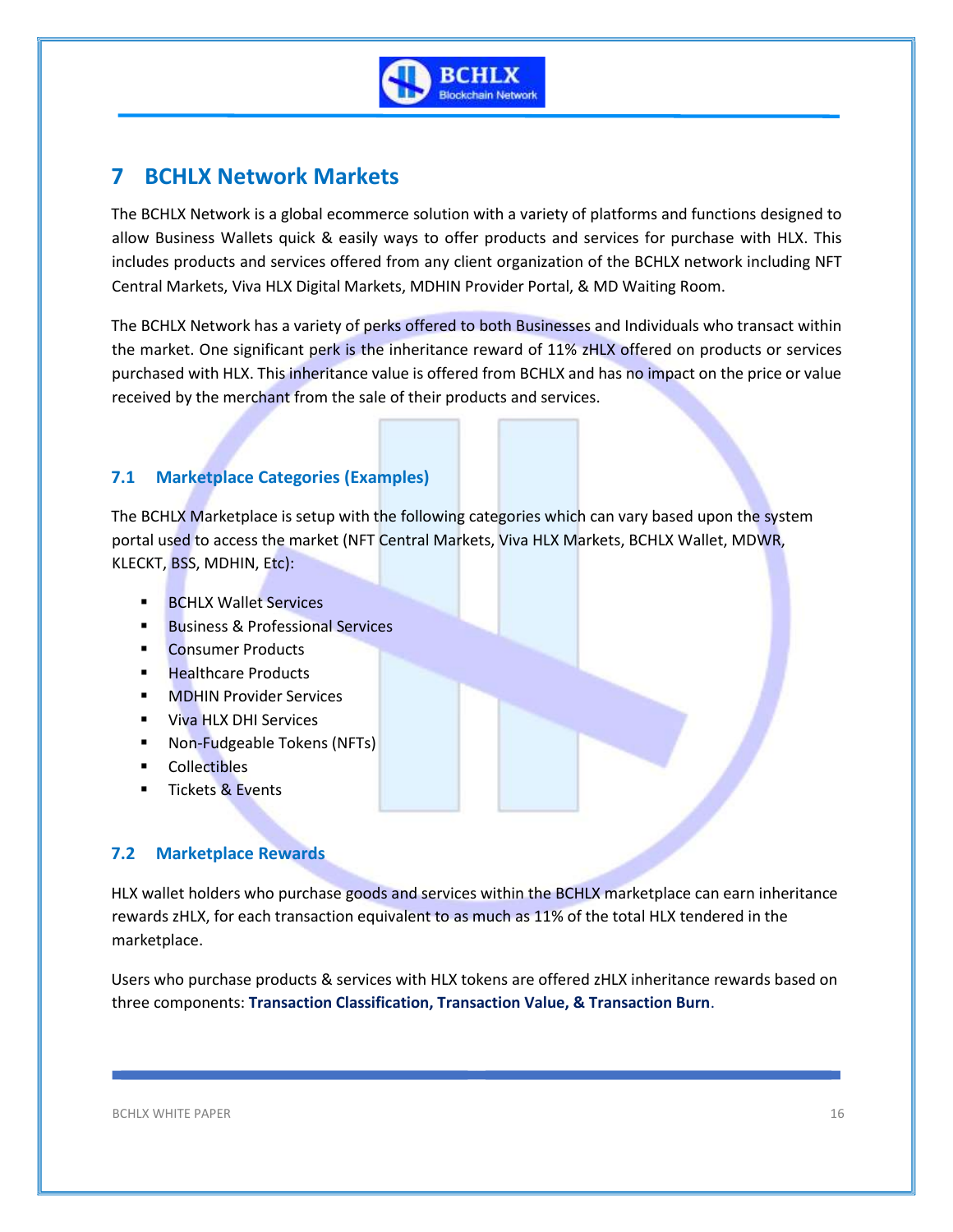

**zHLX** inheritance earnings are issued to BCHLX wallet holders so long as **the below requirements are met:**

- 1. The transaction is for a product or service offered in one of the network marketplaces. Wallet to-wallet transfers & allocations do not qualify.
- 2. MDHIN subscribers must maintain a minimum wallet balance equivalent to **1 month** of user licenses for their practice\*.
- 3. Viva HLX subscribers must maintain a minimum wallet balance equivalent to **1 month** of services for their organization\*.

\*Please note – Subscription minimum balance requirements may vary based upon the number of users and services requested.

Any inheritance awarded from completion of HLX transactions will be accrued and paid in zHLX ('Future HLX) of the subsequent block from which the existing coin's transaction was added ('Current HLX).

Inheritance zHLX generated from BCHLX system transactions, will be issued to the users as stacked coin upon completion of the qualifying transaction. All awarded zHLX inheritance is escrowed until the block is released into circulation.

Should any wallet holder wish to swap their zHLX inheritance for current block HLX, they are able to do so through the BCHLX Aggregators or Organization Wallet Holders for a cost determined by those parties, there is no fee charged by BCHLX for this activity.

# <span id="page-17-0"></span>**8 NFT Central Markets**

NFT Central Markets provides a universally accepted platform where businesses & individuals can mint, sell, buy, & resell NFTs with ease.

The system is designed with data disaggregated encryptions & item level matching principles which ensure every NFT minted on the system is recorded and accounted for both its value at inception, as well as its change in value over time forward.

When a user mints an NFT inside NFT Central Markets, the activity log is established and displayed within the details of the offered item. When a user buys the NFT, the transaction is recorded and added to the item's transaction record.

If the user wishes to resell the NFT, on click of a button and completion of the updated information, the item is then displayed as a resale NFT, and the historical record of custody, value, and authentication are provided within the offering details automatically.

#### BCHLX WHITE PAPER 17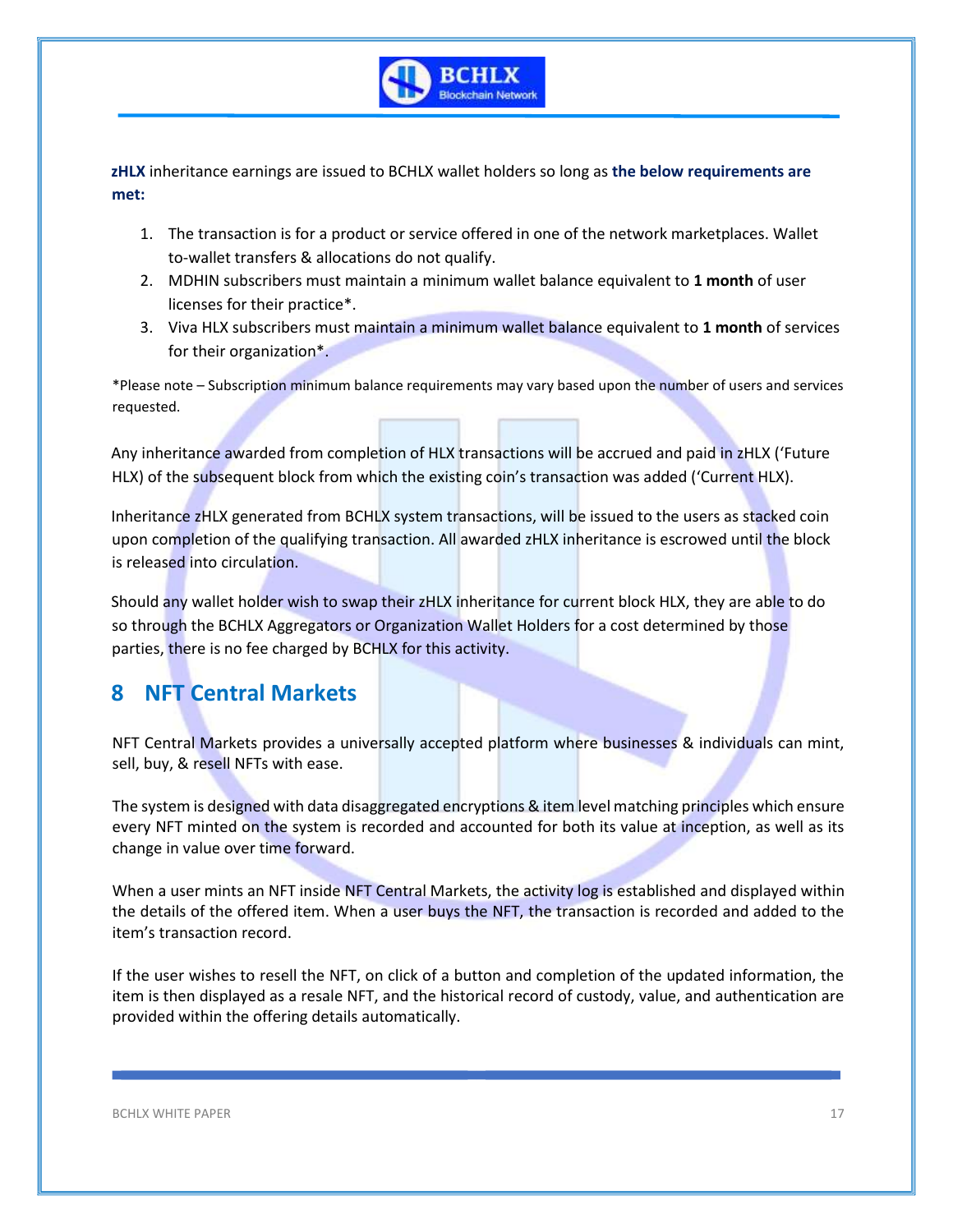

All the data is displayed within a disaggregate encryption that is GDPR compliant.

The platform also provides various features which further enhance the user experience. This includes the ability to release interactive NFTs (ie. Control Your G.O.A.T. NFTs) as well as buy, resell, and swap NFTs with just the click of a few buttons.

Curators have no fee minting which includes any qty of each item. They also can select to apply a digital watermark to marketplace preview images displayed preventing improper copying/uses.

The platform allows uploads of any file/content type from audio, video, gifs, animations, & more.

The ticketing QR feature is a major benefit of NFT Central Markets. This functionality provides a secured, blockchain authenticated method for offering Ticketed NFTs.

NFT collectors and artists can authenticate any NFT minted in NFT Central using the NFT validation feature. This was developed to ensure that collectors and curators of NFT Central always have a way to ensure transparency of their NFT for both authenticity and value.

#### **Platform Sponsorships:**

Platform sponsorship is a unique opportunity for any organization to offer targeted NFT campaigns across the NFT Central Markets.

NFT Central has built-in controls whereby any organization utilize a category sponsorship in order to promote their brand as well as additional products.

NFT Central will accept HLX in payment for the sponsorship opportunity and the repayment is aligned through the inheritance metric embedded within all marketplace tendered items as follows.

We will charge 11% of the volume in the category that the sponsor is supporting based on the term of sponsorship (monthly, weekly, annually) if capped for a specified period.

In addition, the sponsorship % of any sponsor will be a % allocation based upon the total sponsorship opportunity or categories engaged by the sponsor when compared with the total sponsorships of those same categories.

11% coincides with the inheritance reward generated by any purchase with HLX, so essentially the sponsor is simply swapping the current value for the future value.

The sponsorship is paid back to the sponsor over time and can be designed with a variety of options based on the preferences of the sponsor without any influence on the performance of NFT Central Markets (see financial footnote).

BCHLX WHITE PAPER 18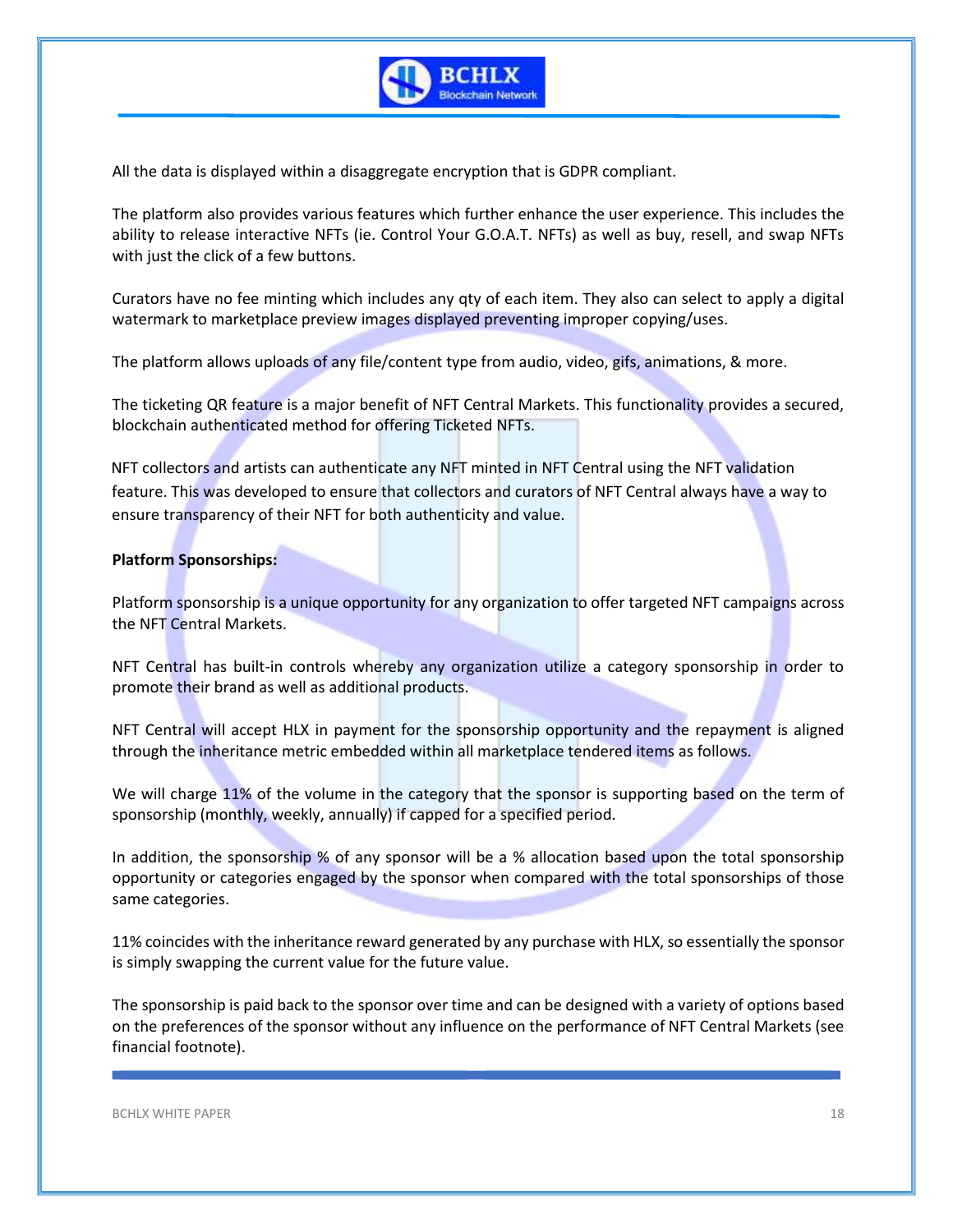

#### **Ticketed NFTs:**

Utilizing NFTs of NFT Central for ticketing offers enhanced security and easy management while also introducing blockchain controls into the verification & authenticity of the attendee/ NFT patron.

The revenue to NFT Central is based on the redemption value of HLX in a swap (minimum of 3%), plus any additional revenue share agreements aligned with the hosts for each ticketed NFT event, which may vary based on size, scope, influence, and collaborative marketing efforts.

#### **Couponing Platform Offering (RAKUTEN, INC revenue was 13.6B in 2021)**

Simple turnkey coupon solution utilizing NFTs to drive traffic to any product or service listed elsewhere both within BCHLX Network, as well as across any other network existing both on web 2 or web 3.

We will also target offering this NFT couponing process to organizations who offer coupons through other non-crypto or blockchain based systems to "tokenize" their current offerings.

The same redemption swap charge will apply for these coupon engagements which utilize the NFT coupon solution of NFT Central Markets.

#### **Special Purposed NFTs**

Special Purposed NFTs are those which utilize the NFT Central Markets platform to generate a specific purposed funding NFT.

These NFTs can vary from business level purchasing agreements, start-up capital requests, charitable outreach direct support NFTs, etc.

The revenue from this arm of NFT Central Markets will vary but at a minimum will be 3% of each transaction, plus at least 1% for configuration of any specific inputs required for the special purpose NFT.

#### **General Gallery Collections, Drops, & Series Offerings**

For every transaction we have in the generally gallery etc. we generate the redemption value difference of HLX as stated above, plus an inheritance value (ranging from 1-7% of net transaction total awarded in zHLX).

The general markets will also have consignment artists and collaborative projects which further increase revenue based on shared profits of each collection drop.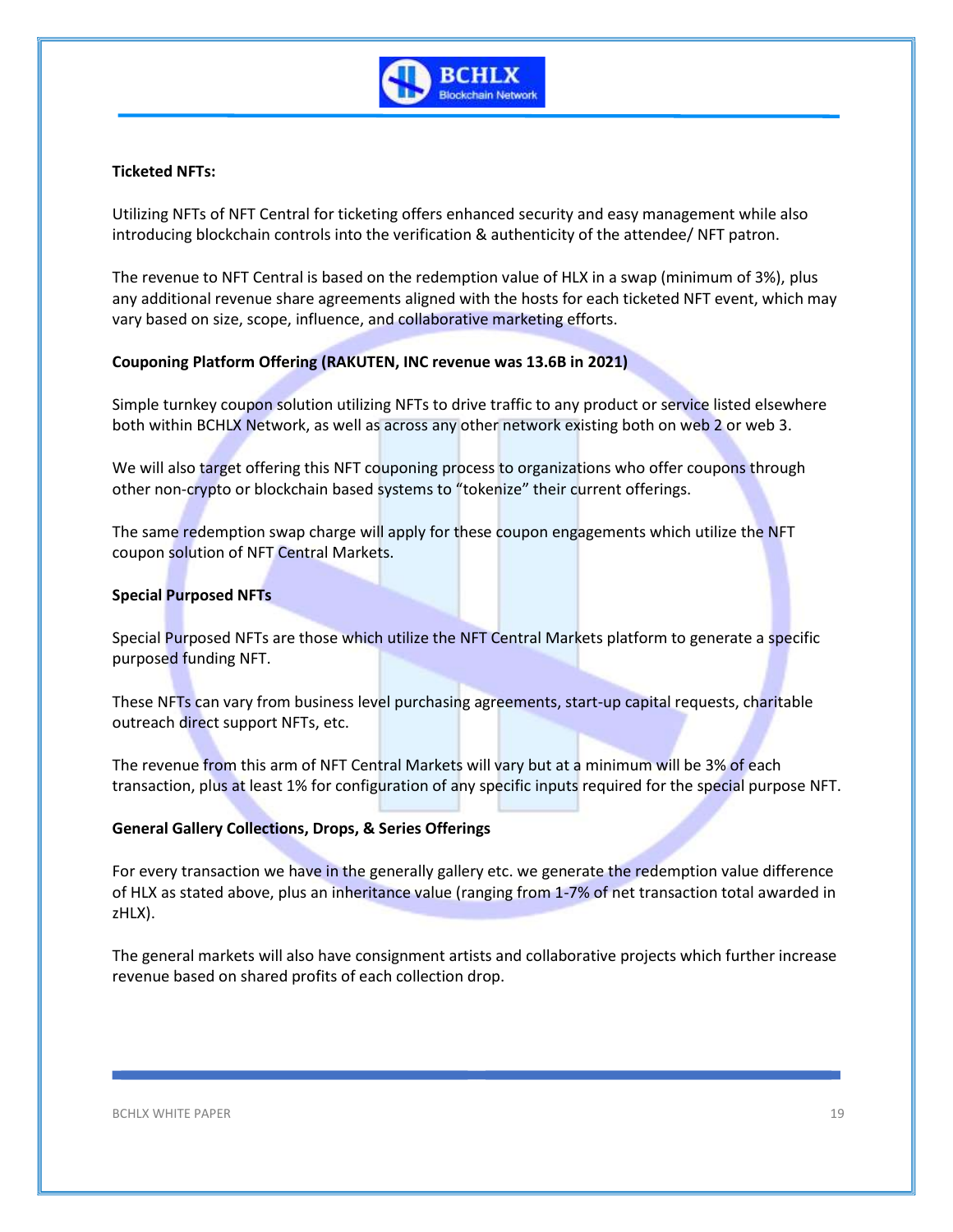

# <span id="page-20-0"></span>**9 BCHLX Smart Contracts**

One of the best features of the BCHLX blockchain is the ability to engage and design smart contracts with ease. Smart contracts are the backbone of the digitization of business process as they are coded algorithms which work in accordance with a set of requirements established by the parties of said agreement. When the terms have been met by the parties, the contract is completed, and any funding or incentives are released to the parties as promised in the agreement terms.

BCHLX smart contracts work by following simple "if/when…then…" statements that are transacted based on data added to the BCHLX blockchain. BCHLX internally executes the actions when predetermined conditions such as a buy or sell or analysis on a health assessment has been met and verified as pending or completed.

These actions could include the subsequent releasing of assets to the appropriate parties, determining medical necessity or sending notifications. The blockchain is then updated when the transaction or task is completed. That means the transaction cannot be changed as BCHLX provides a method for adding and logging transactions on the blockchain and only parties who have been granted permission can see the results.

Within the BCHLX blockchain smart contract, there can be as many stipulations as needed to satisfy the participants that the task will be completed satisfactorily. These tasks may include the completion of an assessment pertaining to medical necessity.

To establish the terms, participants must determine how transactions and their data are represented on the blockchain, agree on the "if/when...then…" rules that govern those transactions, explore all possible exceptions, and define a framework of how the data is used as it pertains to the BCHLX and the various transaction types.

# <span id="page-20-1"></span>**10 BCHLX Valuation Methodology**

Whenever HLX is utilized by anyone in the network, the entire Ecosystem benefits from the use. This agrees to the Macro-Economic principles of Gross Domestic Product (GDP). When a country 's GDP increases, that country is viewed as producing more, becoming more "innovative or productive" and therefore more prosperous. This concept is embedded into the BCHLX system.

Inside the BCHLX ecosystem, GDP Economics has been expanded beyond the view **of 1 country, or 1 region of the world**, to instead encompass **the entire One World itself**. Hence the designing convention of the "**One World BCHLX Marketplace**" which can be used and accessed from anywhere at any time in an unlimited number of ways.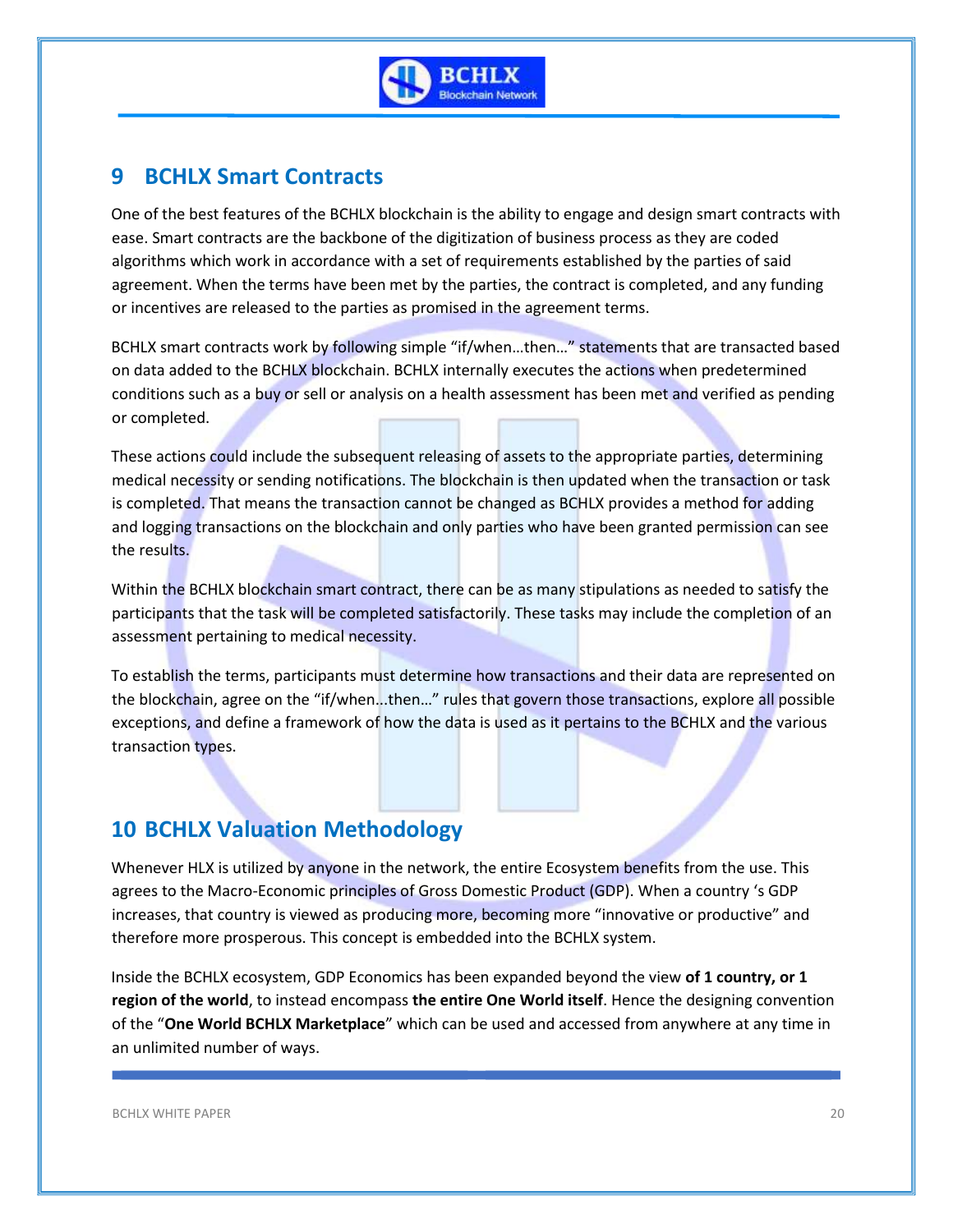

Following Macro Economics one step further, we look at utility of information technology as a service and how it can be priced intrinsically using the HLX coin. The tokenization of digital transactions enables BCHLX to fairly and evenly approximate the value & benefits generated based on how and when the coins are burned over time.

BCHLX is designed to tokenize our ways of transferring & using data or information within the digital pathways we as people have and will create in our "**One Whole World**".

When considering how this is applied, economic principles claim utility is the biggest influence over time of both **Supply & Demand** of value within an economy. Within the BCHLX Ecosystem we call this "**aggregation**".

The advancement in technology and digitalized assets has called for "de-centralized" financial and data pathways, to confirm the authenticity of one's transactions online. This is performed by breaking these transactions into tiny shards of data puzzles or equations that are then proven to be valid by blockchain mining.

When looking at this further, there are a significant number of benefits already observed by using 'DeFi' blockchains, however the overall control of these ecosystems is still not truly "De-Centralized". This is because the transactions are still passed through data stacks called "nodes" which flow into the mainstream blockchain channel to arrive at their destination. An example of this is the Beacon Chain of Etherium2.0.

Because of this structural design, any one of these blockchain systems can be paused during an interblock transaction without the users involved in the transaction having any indication of the pause. **This is the security exposure BCHLX is designed to solve.** 

# <span id="page-21-0"></span>**11 Data Disaggregation & Network Security**

The BCHLX Blockchain uses several methods to secure and ensure all disaggregated data remains both intact and securely stored within the blockchain. Because of the BCHLX Token requirements for all movements within the blockchain's data, users will not only have full control of their information, but also have full transparency of its use as they engage in various activities within the marketplace.

This also means that no organization or user can ever have their data compromised by an outside factor, as this itself would require the use and burn of HLX to perform, which in turn requires two factor authentication of the wallet user.

In addition to the unique design of the BCHLX blockchain, the blockchain itself also utilizes the SOC III security of Amazon Web Services for hosting of the disaggregated data. That means all data within the